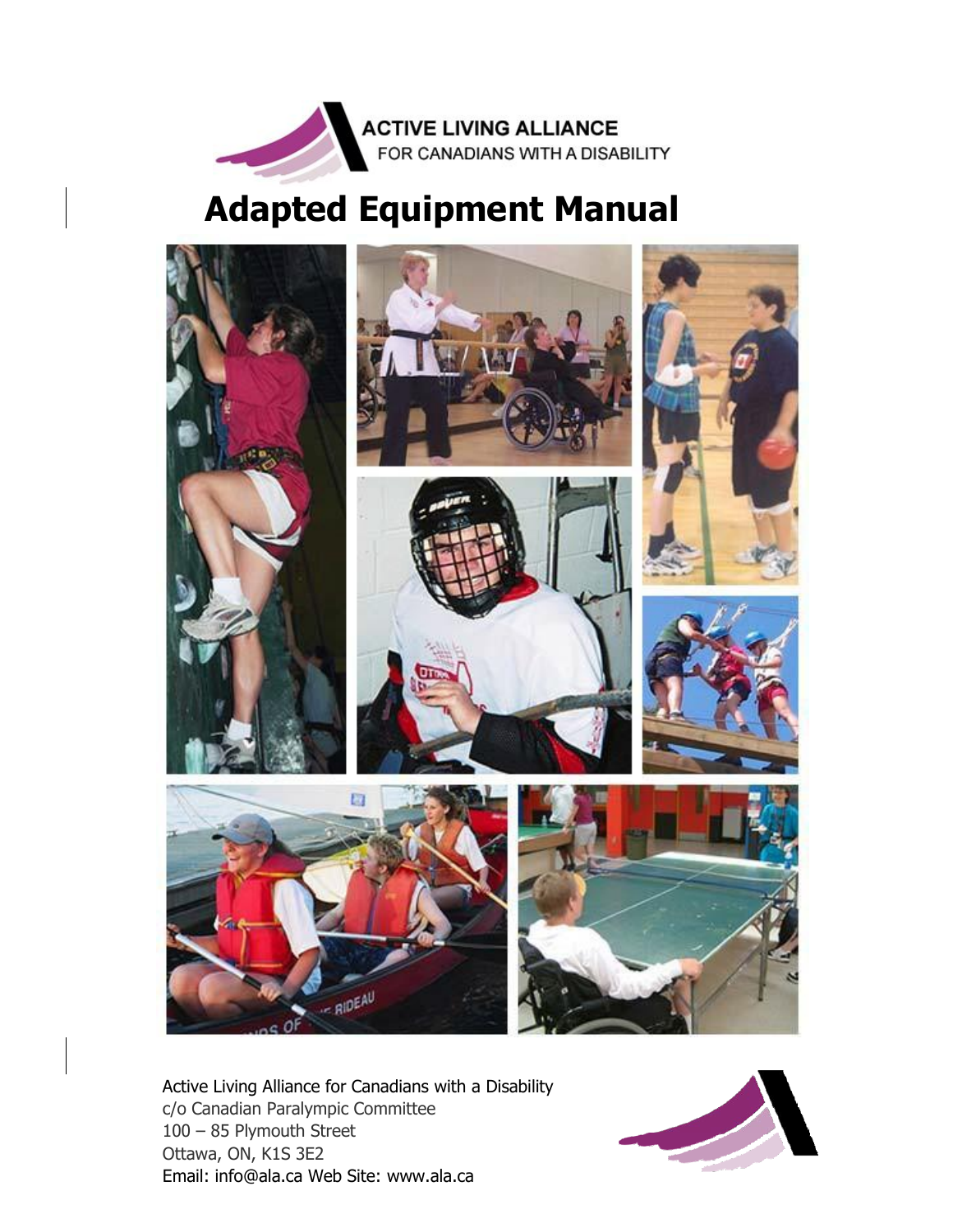# **TABLE OF CONTENTS:**

## **ADAPTING PHYSICAL ACTIVITY**

# **[INCLUSIVE EQUIPMENT](#page-5-0)**

#### **[INCLUSIVE GAMES & SPORTS](#page-15-0)**

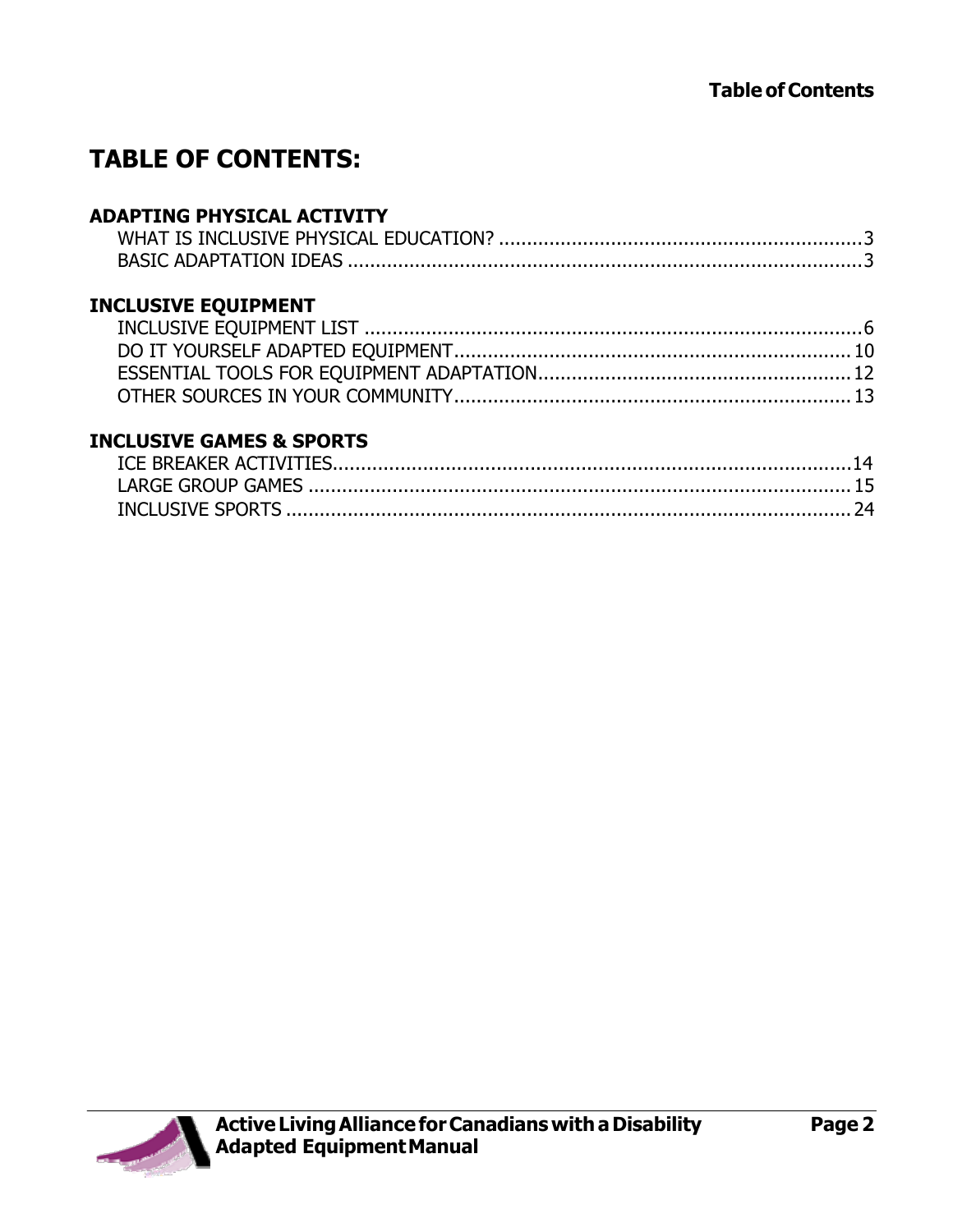# **ADAPTING PHYSICAL ACTIVITY**

# <span id="page-2-0"></span>**WHAT IS INCLUSIVE PHYSICAL EDUCATION?**

It provides the opportunity for students of all abilities and interests to participate in physical education. Inclusive physical **education recognizes the inherent value of each student, the need for independence and self-determination and the right to make choices.**

Almost any type of physical activity or game can be adapted to meet the needs of individuals with varying levels of ability. Adapting an activity to promote inclusion only requires an open mind, creativity, flexibility, and collaboration with those participating.

#### **Key Elements of Inclusive Physical Education:**

- $\Upsilon$  Modifying/adapting components of the activity to suit individual needs
- $\Upsilon$  Setting realistic expectations
- $\Upsilon$  Providing opportunity for individual choice
- $\Upsilon$  Providing assistance only to the degree required by the individual

# <span id="page-2-1"></span>**BASIC ADAPTATION IDEAS**

The following includes strategies for adapting physical activity in order to provide inclusive opportunities for people with disabilities. These are general strategies that can be used to meet the needs of a diverse group of people with various skills and abilities.

There are 4 key components of an activity that can be adapted to suit individual needs. These include:

# **1. Nature of the Activity**

#### **Opportunity for Success**

- $\Upsilon$  Create activities that promote opportunity for success rather than failure
- $\Upsilon$  Consider activities that do not single-out participants who make mistakes or who have lower skill levels
- $\Upsilon$  Change target or goal area to allow for a greater degree of success (i.e. score points for landing near target and more points for scoring in target)

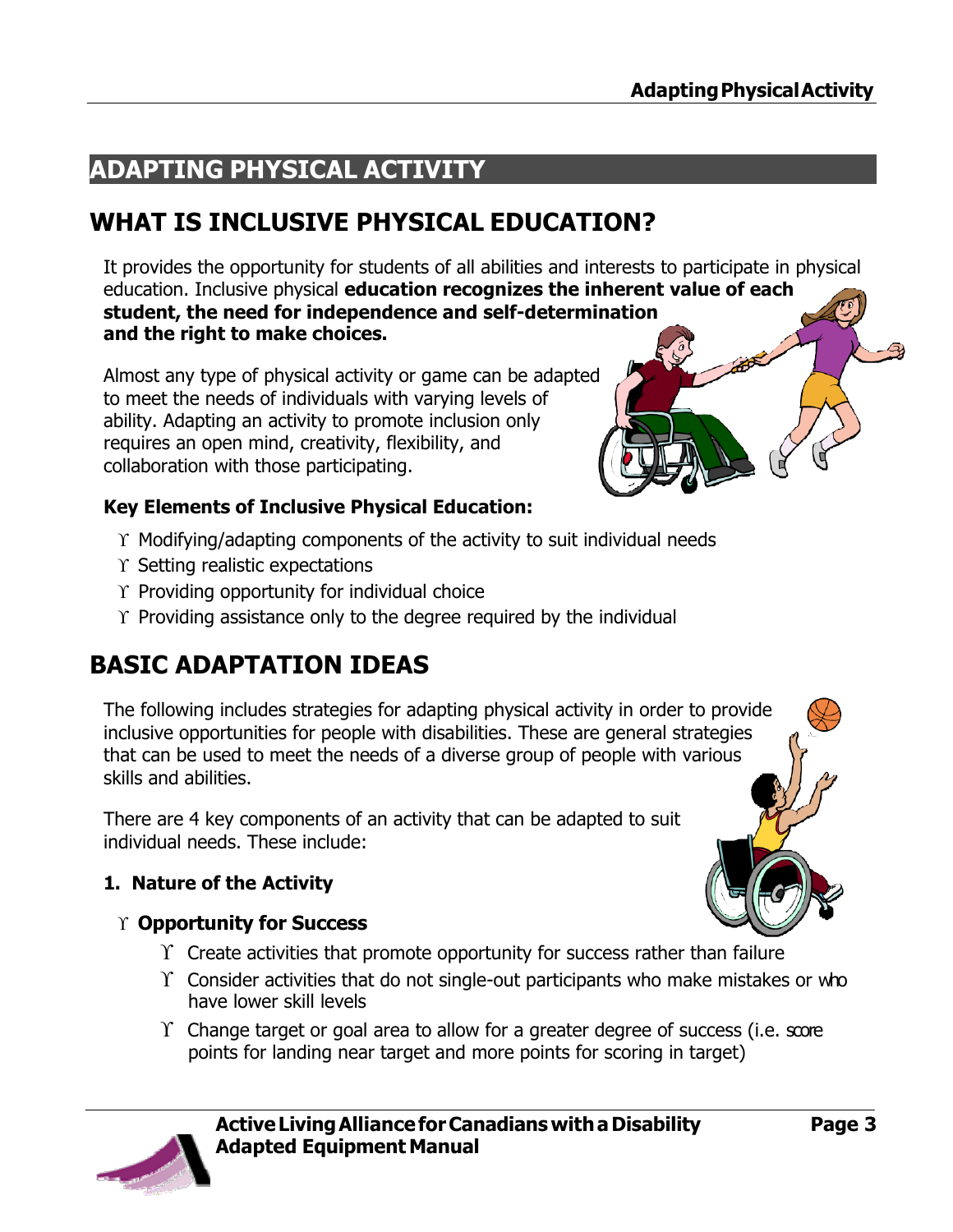#### **Cooperation vs. Competitiveness**

- $\Upsilon$  Encourage cooperation during activity by promoting teamwork as opposed to individual success
- $\Upsilon$  Adapt the activity so that all players must participate in some way in order to win
- $\Upsilon$  Include a variety of skills and skill-levels in the game
- $\Upsilon$  Play two people in one position to promote teamwork and cooperation (i.e. have more than one goaltender at a time)
- $\Upsilon$  Activity specific examples may include the following:
	- $\Upsilon$  Everyone must touch the ball before scoring
	- $\Upsilon$  Appoint specific roles/skills to participants that will capitalize on individual strengths
	- $\Upsilon$  Allow alternative ways to score (i.e. not only scoring a point for sinking a basket but also scoring points for passing to team members)

#### **Group Dynamics**

- $\Upsilon$  Provide opportunities for group problem solving and teamwork taking the emphasis off of winning and individual skill
- $\Upsilon$  Encourage group members to gain insight for each other's personal strengths and weaknesses

#### **Inclusion vs. Elimination**

- $\Upsilon$  Avoid games like dodge ball where participation gradually decreases as people with lower skill levels are eliminated
- $\Upsilon$  Use substitution instead of elimination
- $\Upsilon$  Substitute players more frequently

#### **2. Environment**

- $\Upsilon$  Change the size of the play area (i.e. shorten the distance between goals)
- $\Upsilon$  Change the boundaries or incorporate zones
- $\Upsilon$  Decrease clutter and traffic to allow more room for people who use mobility aids
- Decrease distractions
- $\Upsilon$  Increase visual cues
- $\Upsilon$  Alter the lighting
- $\Upsilon$  Orient participants to the environment before playing

**ActiveLivingAllianceforCanadians withaDisability Adapted Equipment Manual**

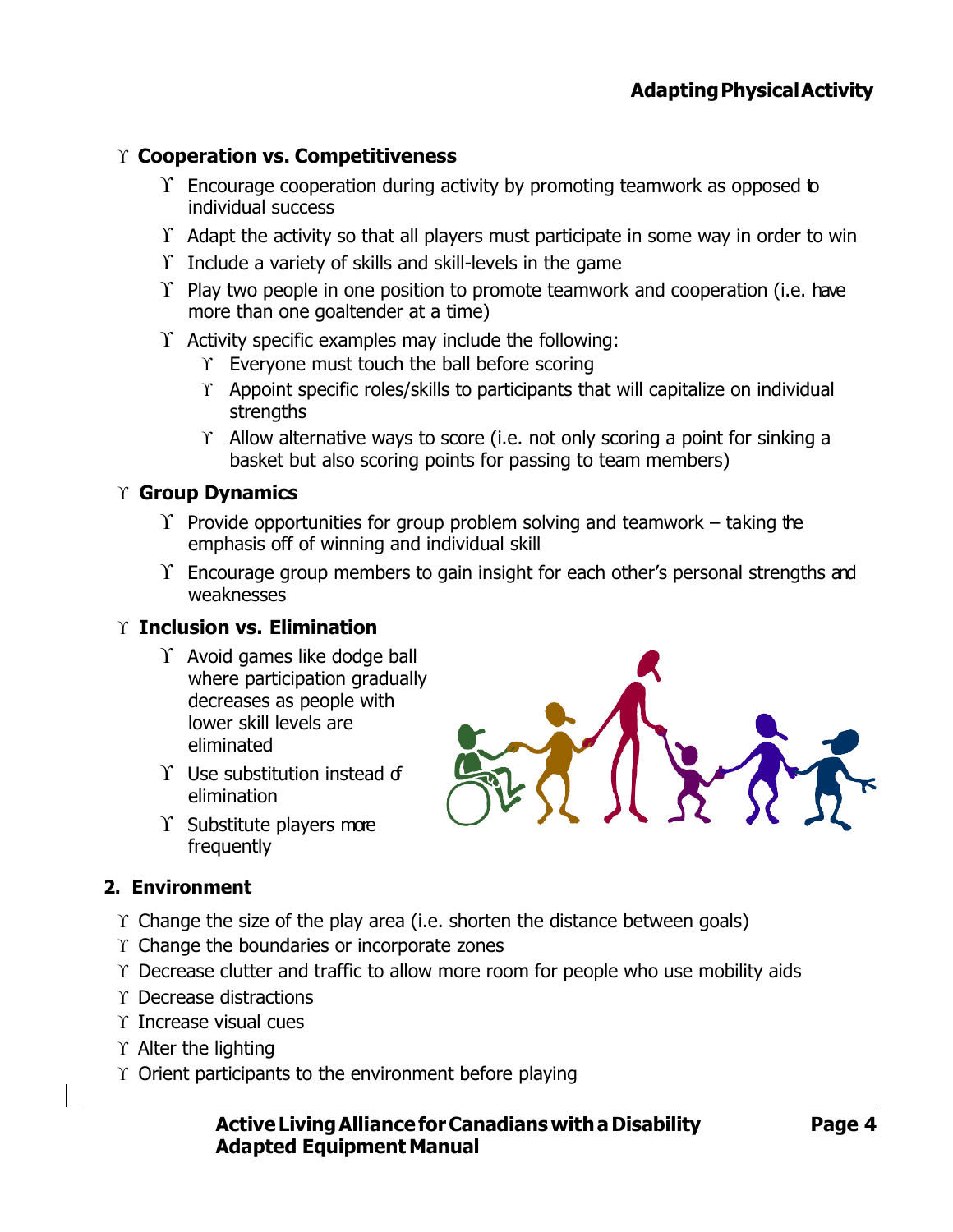# **3. Rules**

- $\Upsilon$  Increase or decrease time limits
- $\Upsilon$  Alter the speed of the game (i.e. slow the pace)
- $\Upsilon$  Allow a variety/choice in skill required to play the game/activity (i.e. kick, throw, roll)
- $\Upsilon$  Increase or decrease boundary limitations (i.e. allow ball to hit the wall)
- $\Upsilon$  Specify or limit the use of only certain body parts during activity (i.e. use of non-dominant hand only)
- $\Upsilon$  Substitute different body positions during play (i.e. everyone must play on their hands and knees, or in sitting position)



- $\Upsilon$  Provide alternative means of locomotion (i.e. everyone plays on scooter boards, or provide extra wheelchairs and have equal ratio of people in chairs and people on their feet)
- $\Upsilon$  Incorporate a teamwork or buddy system
- $\Upsilon$  Alter the number of players allowed on the playing field at one time
- $\Upsilon$  Increase number of rest periods
- $\Upsilon$  Rotate players through positions/roles during activity
- $\Upsilon$  Provide more or less opportunities to score (i.e. in volleyball allow more that 3 hits before turning over)
- $\Upsilon$  Involve all players in activity before scoring is allowed
- $\Upsilon$  Take away or limit defenders (i.e. zone play)

#### **4. Equipment**

- $\Upsilon$  Use specialized adapted equipment/devices to increase participation.
- $\Upsilon$  Use a variety of equipment for skill and locomotion in order to offer choice and opportunity for varying skill levels.
- Y Provide lighter-weight equipment.
- $\Upsilon$  Provide equipment that is bright and colourful.
- $\Upsilon$  Provide equipment of various textures and sizes.
- $\Upsilon$  Utilize different types and sizes of equipment for targets and for marking boundaries.
- $\Upsilon$  Adapt equipment for easier use by attaching Velcro, rope, string, etc.

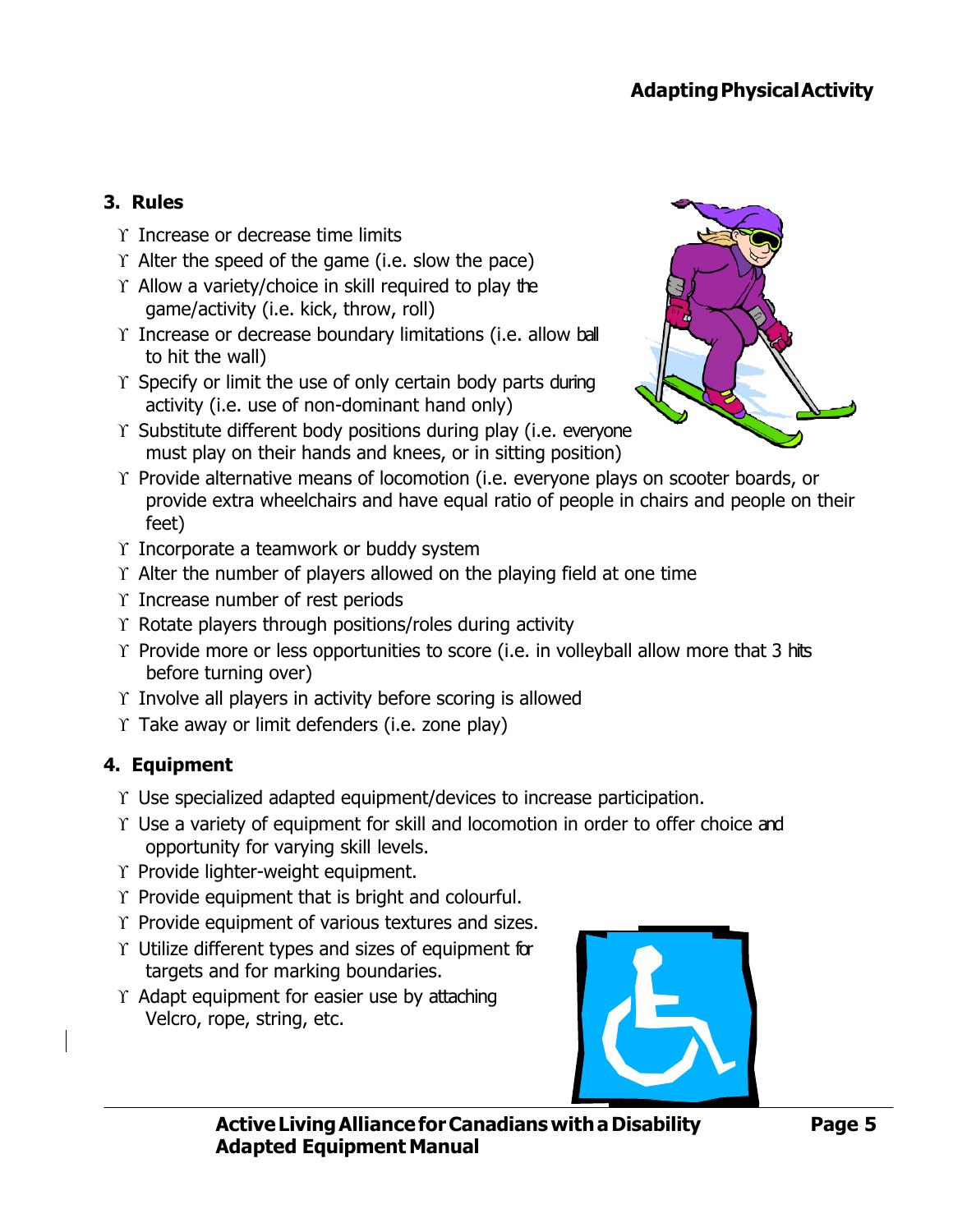# <span id="page-5-0"></span>**INCLUSIVE EQUIPMENT**

# <span id="page-5-1"></span>**INCLUSIVE EQUIPMENT LIST**

Adapting an activity to allow participation for people of ALL abilities does not require specialized/expensive equipment. All it takes is an open mind, creativity, and willingness to try new things until something works. The possibilities are endless!

What follows is a list of essential "inclusive" items to help get you started. These items are easy to find around many fitness/recreation facilities, schools and even at home. They can be used in a variety of ways to help successfully adapt or modify physical activity for people of ALL abilities. The list includes a few suggestions for using each item. Don't limit yourself to the suggestions offered here – there are many different ways to incorporate the following into games and activities to provide an inclusive opportunity for everyone. Be creative!

#### **1. Scarves**

- $\Upsilon$  Advantages:
	- $\Upsilon$  Come in a variety of colours, sizes and textures
	- $\Upsilon$  Can make your own out of bandanas, neckties, large ribbon, handkerchiefs, etc.
	- $\Upsilon$  Can be used as signaling flags
- $\Upsilon$  Inclusive Suggestions:
	- $\Upsilon$  Use to blindfold all participants (or a certain number of participants) to create an equal play environment



- $\Upsilon$  Colourful scarves can help enhance visual signals (i.e. green = go, red = stop)
- $\Upsilon$  Can be attached to the end of certain balls to assist with catching and throwing
- $\Upsilon$  Great for teaching people to juggle because they are easier to grasp and allow for more reaction time as they float through the air

#### **2. Different Size Balls**

- $\Upsilon$  Always have a variety of weights, sizes and colours to choose from in case you need to modify an activity.
- $\Upsilon$  Examples include:
	- $\Upsilon$  nerf balls
	- $\Upsilon$  sponge balls
	- $\Upsilon$  koosh balls
	- $\Upsilon$  pom pom balls
	- $\Upsilon$  beach balls

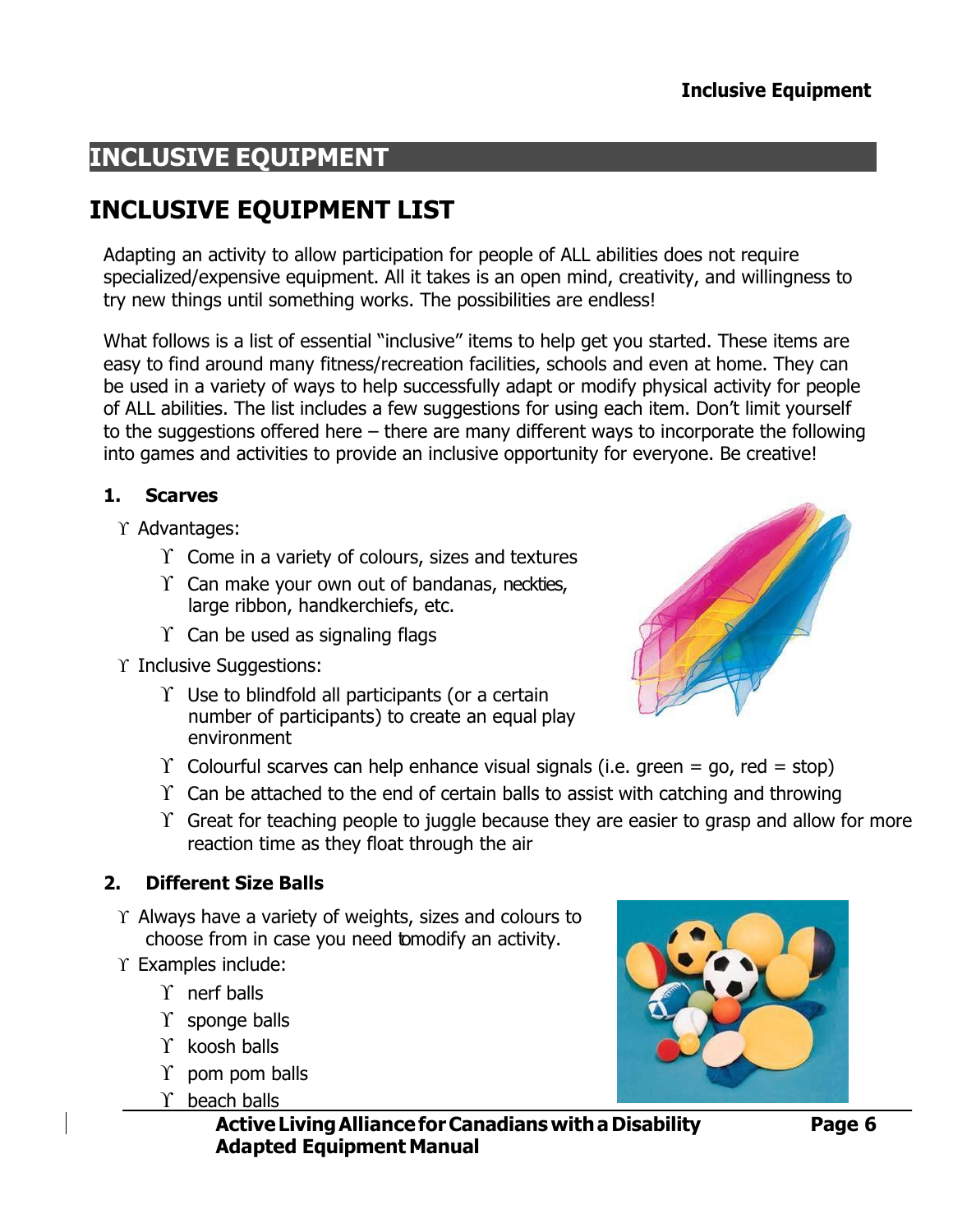# **3. Pool Noodles**

- $\Upsilon$  Advantages:
	- $\Upsilon$  Light weight and are easy to grasp
	- $\Upsilon$  Can be used as equipment for various games
	- $\Upsilon$  Can be used as positioning aids
- $\Upsilon$  Inclusive Suggestions
	- $\Upsilon$  Use as positioning aid (i.e. can cut into various sizes and use to help support someone in a sitting position if they have difficulty with trunk control)
	- $\Upsilon$  Use as part of a game (i.e. during the game of tag, pool noodles can help the person who is "it" catch others)
	- $\Upsilon$  Great in the pool to use as floatation devices and to help with positioning

# **4. Beach Balls**

- $\Upsilon$  Advantages:
	- $\Upsilon$  Lightweight
	- $\Upsilon$  Comes in various sizes
	- $\Upsilon$  Can inflate/deflate for easier catching and throwing
	- $\Upsilon$  Slow to travel through the air and will allow more time to react during a ball game
- $\Upsilon$  Inclusive Suggestions:
	- $\Upsilon$  Use during ball games like volley ball, soccer, soccer-baseball, etc.
	- $\Upsilon$  Use to equal the playing field during a dodge ball game (i.e. will make it more difficult for everyone)
	- $\Upsilon$  Great to use during parachute games

# **5. Nerf Balls**

- $\Upsilon$  Advantages:
	- $\Upsilon$  Spongy material is easier to grab
	- $\Upsilon$  Will help to slow the game down
	- $\Upsilon$  Does not hurt if someone is hit with the ball
	- $\Upsilon$  Come in different colours and sizes
- Y Inclusive Suggestions:
	- $\Upsilon$  Cutting finger size holes in nerf balls will help to increase ability to grasp during catch/throw games
	- $\Upsilon$  Easy to attach rope or ribbon to in order to assist people who have difficulty with reaching and grasping (i.e. streamer balls)

**ActiveLivingAllianceforCanadians withaDisability AdaptedEquipmentManual**





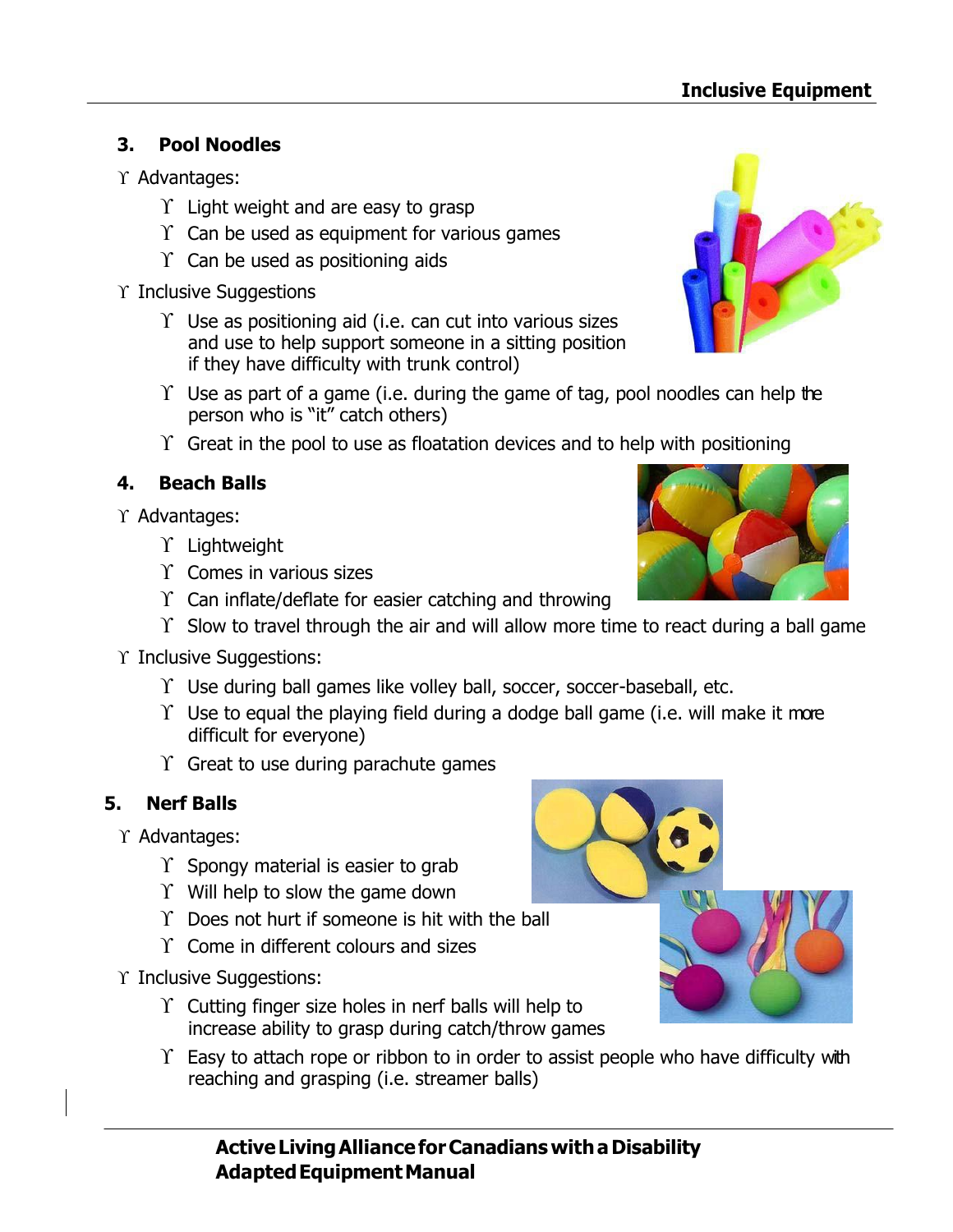# **6. Success Balls**

- Advantages:
	- $\Upsilon$  Soft and lightweight (filled with foam pellets)
	- $\Upsilon$  Easy to grasp (mesh covering)
	- $\Upsilon$  Slow moving when thrown (allows more reaction time)
	- $\Upsilon$  Confirm to size of users hands
- Y Inclusive Suggestions:
	- $\Upsilon$  Practice basic throwing, catching, volleying an passing exercises
	- $\Upsilon$  Can be used in the second stage of teaching juggling (scarves used first)

# **7. Grab Balls**

- Y Advantages:
	- $\Upsilon$  Soft and flexible
	- $\Upsilon$  Easy to grasp (fingers can go through the holes)
	- $\Upsilon$  Web design makes them easy to catch
- Y Inclusive Suggestions:
	- $\Upsilon$  Practice basic throwing, catching, volleying an passing exercises
	- $\Upsilon$  Use for ball rolling and target games on the grass and floor surfaces, as they are slower to and won't roll as far as solid balls

# **8. Tactile Balls**

- $\Upsilon$  Advantages:
	- $\Upsilon$  Bumps all around each ball create an easy grip, sensory enhancement and dexterity building
	- $\Upsilon$  Made of soft vinyl so create lower impact than solid balls when thrown
- Y Inclusive Suggestions:
	- $\Upsilon$  Great for hand exercises to strengthen motor skills and sensory development
	- $\Upsilon$  Practice basic throwing, catching, volleying an passing exercises







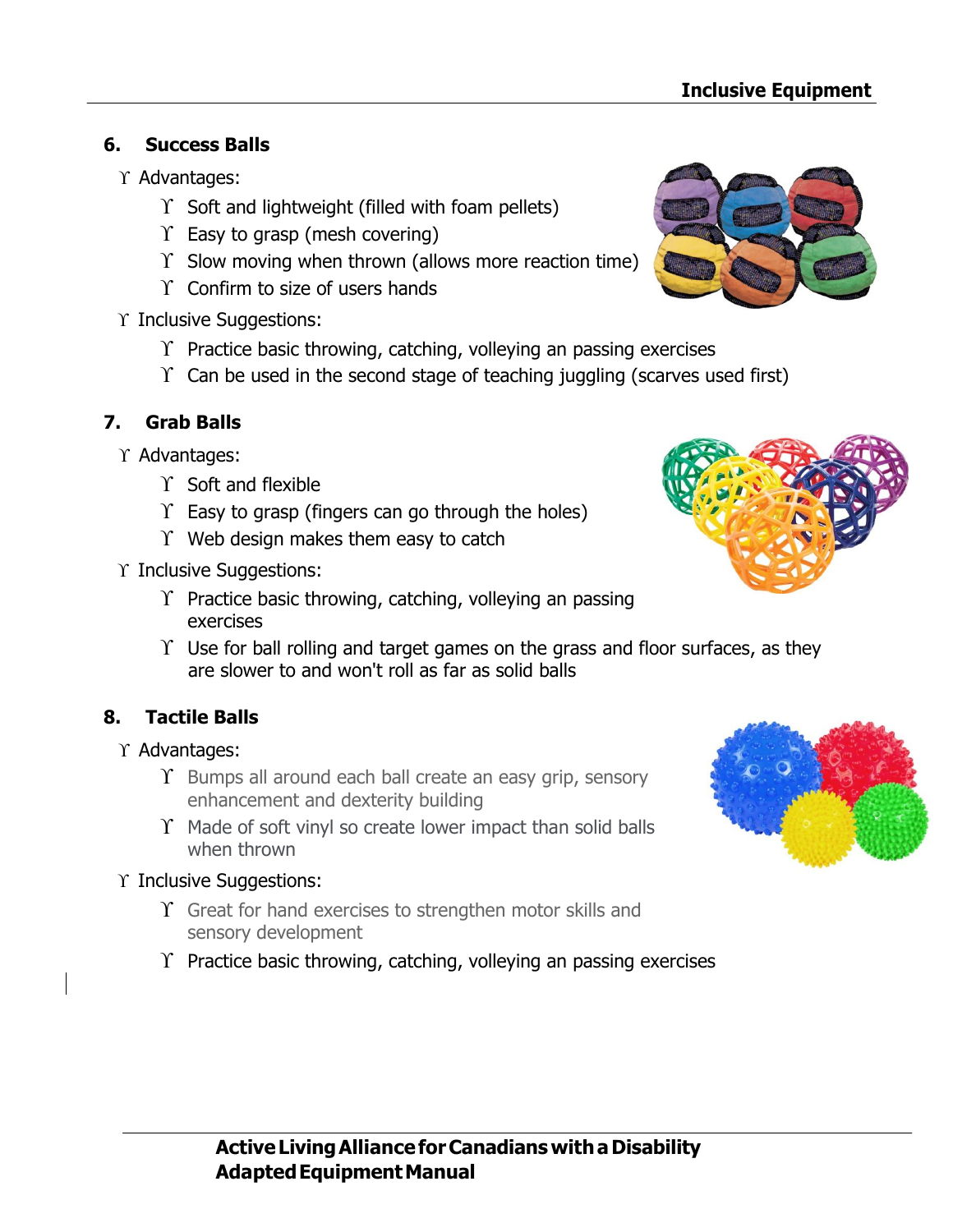#### **9. Balloons**

- $\Upsilon$  Advantages:
	- $\Upsilon$  Lightweight
	- $\Upsilon$  Comes in a variety of colours
	- $\Upsilon$  Slow to travel through the air and will allow more time to react during a ball game

#### **Beawareoflatexallergies**

#### **10. Bean Bags**

- $\Upsilon$  Advantages:
	- $\Upsilon$  Easy to grasp
	- Y Lightweight
	- $\Upsilon$  Easy and inexpensive to make
	- $\Upsilon$  Can create various shapes and sizes
- Y Inclusive Suggestions:
	- $\Upsilon$  Bean bags are great for throw/catch and target games
	- $\Upsilon$  Use beanbags to modify various tag games (i.e. can tag via touch or throw bean bag)

#### **11. Floor hockey sticks**

- $\Upsilon$  Advantages:
	- $\Upsilon$  Lightweight and come in bright colours.
	- $\Upsilon$  Can add foam to the bottom of the sticks to increase surface area and to add softness for safety.
	- $\Upsilon$  Use to make extensions on equipment
- $\Upsilon$  Inclusive Suggestions:
	- $\Upsilon$  Can be used in many activities to substitute for kicking, throwing, reaching, tagging, etc.
	- $\Upsilon$  Light weight and can be used for striking objects (i.e. to hit during baseball instead of using heavier bats)





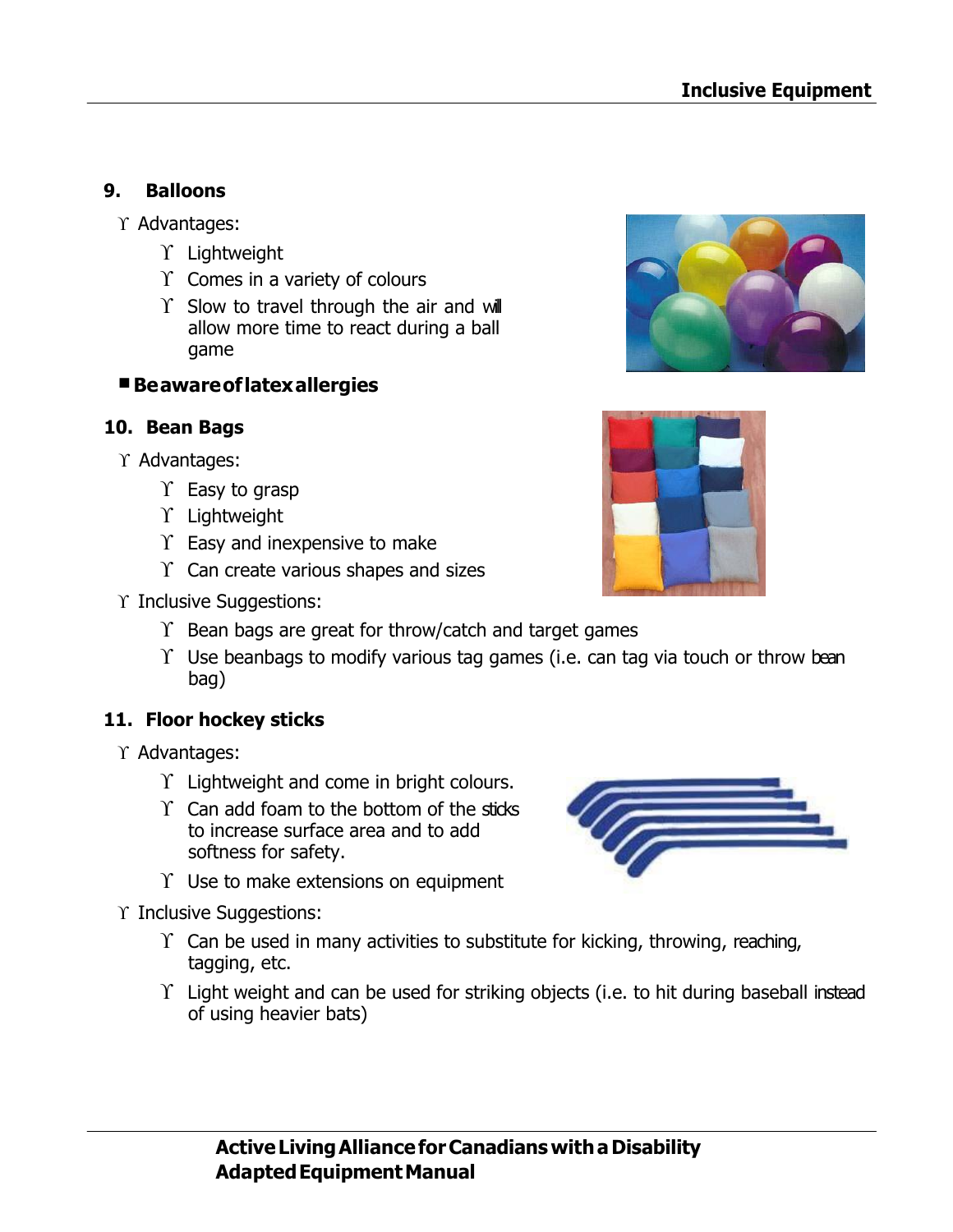### **12. Hula Hoops**

- $\Upsilon$  Advantages:
	- $\Upsilon$  Can be used for a variety of activities (i.e. rhythm/dance and gymnastic activities, as well as for recreational activities for use as markers, targets, or part of an obstacle course).
- Y Inclusive Suggestions:
	- $\Upsilon$  Can help create larger targets (i.e. for bean bag tosses)
	- $\Upsilon$  Use as boundary markers (bright colours)
	- $\Upsilon$  Hula hoops with beads or sound makers inside are great to use for people with visual impairments

#### **13. Resistance Bands**

- $\Upsilon$  Advantages:
	- $\Upsilon$  Can be used to provide support/enhance balance
	- $\Upsilon$  Available in both latex and non-latex
- Y Inclusive Suggestions:
	- $\Upsilon$  Use it solo by tying the band to a column or post
	- $\Upsilon$  Use with a partner to do resistance exercises. Tie to the back of a wheelchair
	- $\Upsilon$  Form a circle with 3-8 people inside the band which is stretched comfortably against the lower back or wrapped around the back of wheelchairs. Everyone can pull backwards for group exercise

#### **14. Scooter Boards**

- $\Upsilon$  Use as an alternative for locomotion during games and activities
- $\Upsilon$  Also great for obstacle courses





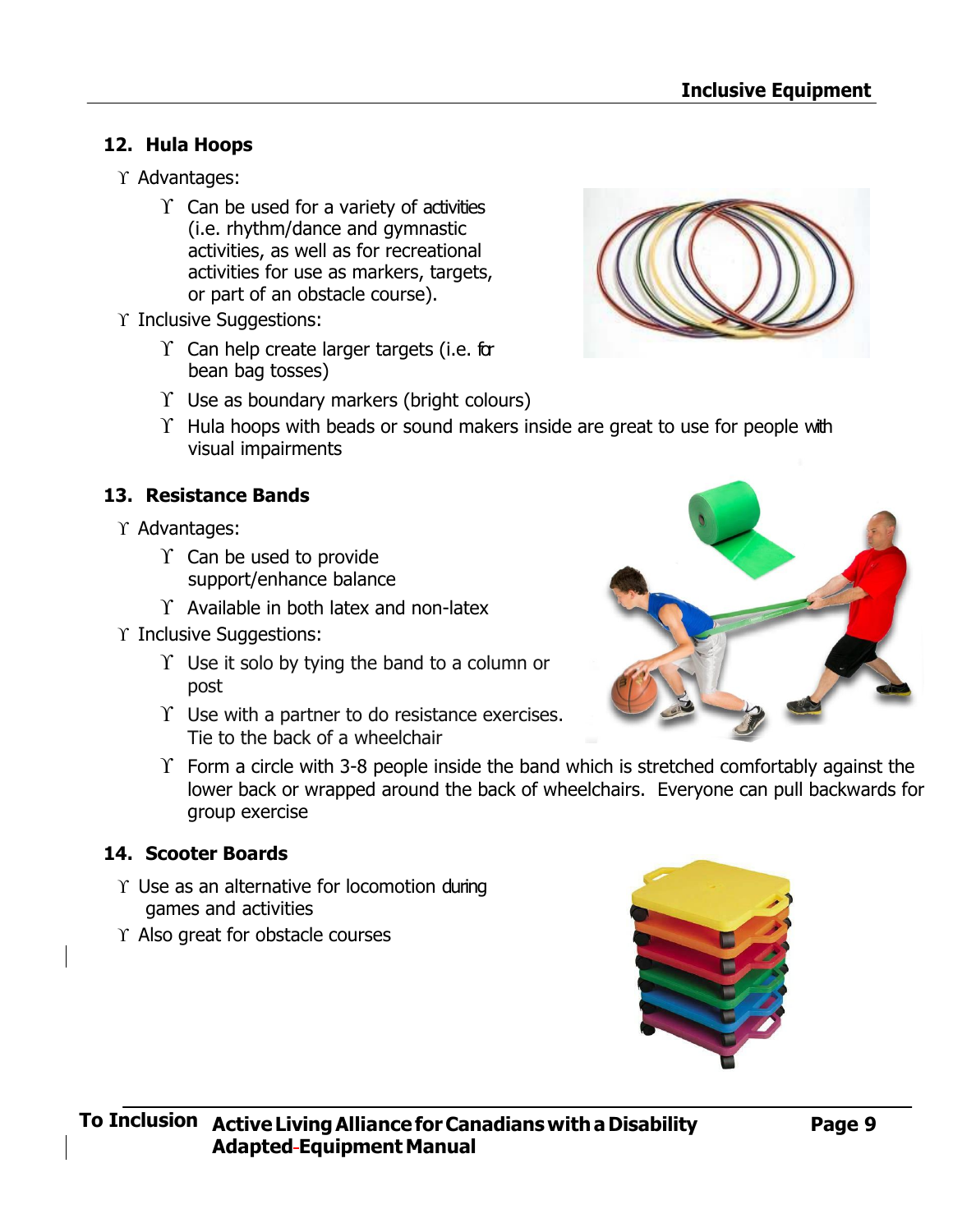# **Inclusive Equipment**

### **15. Frisbee**

- $\Upsilon$  Advantages:
	- $\Upsilon$  come in bright colours and can be soft  $\sigma$ hard
	- $\Upsilon$  use instead of balls (Frisbee soccer) to add a challenge for everyone

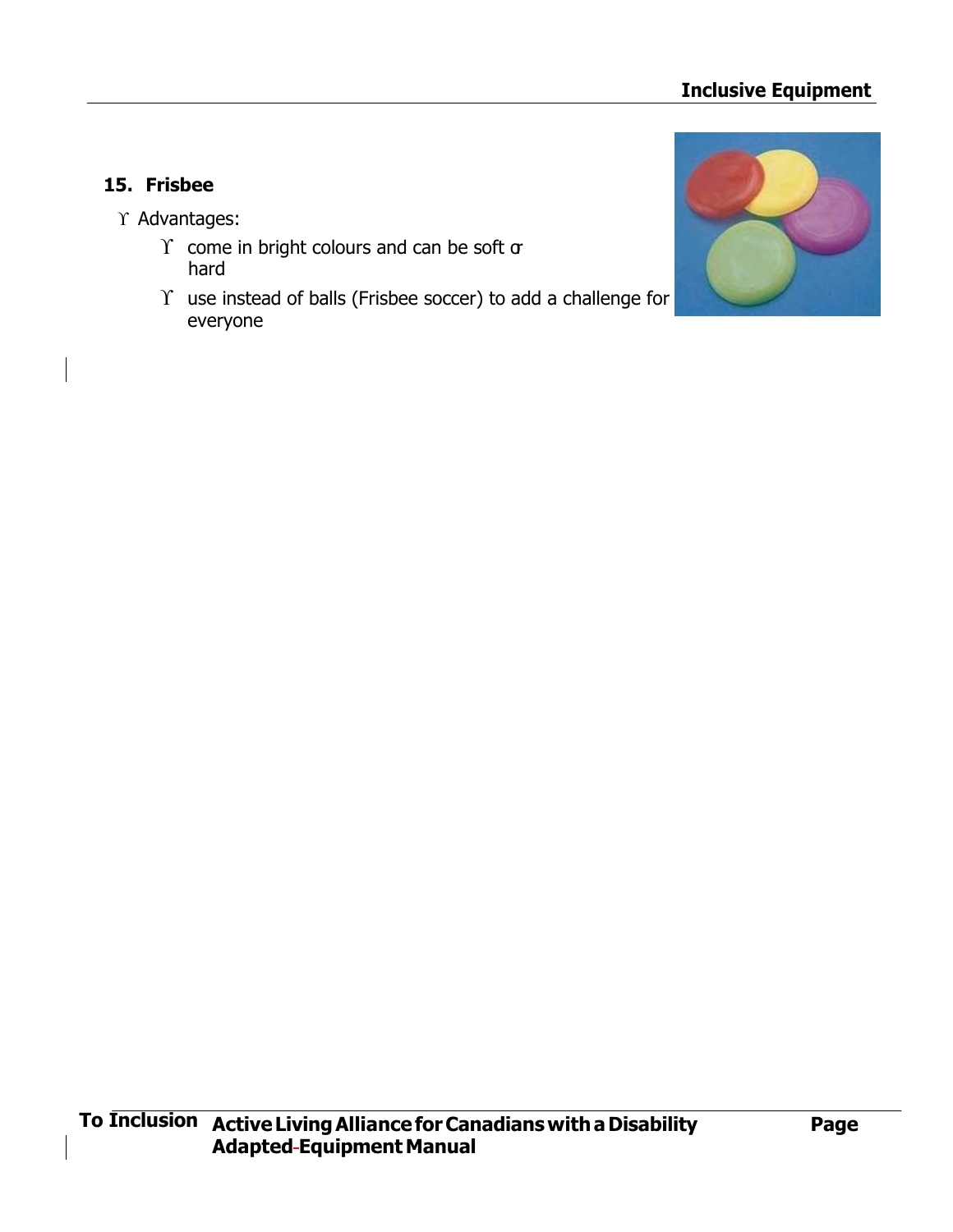# <span id="page-11-0"></span>**DO IT YOURSELF ADAPTED EQUIPMENT**

There are lots of ideas for inexpensive adapted equipment that you can make with things you find around the house. Here are some ideas:

#### **Bean Bags**

- Cover using a variety of materials that have different textures (i.e.: cloth, canvas, vinyl)
- $\Upsilon$  Fill using popcorn kernels, dried beans and peas, rocks, foam pellets, birdseed, sand, rice, etc.

#### **Streamer Balls**

- $\Upsilon$  All it takes is a spongy ball or stress ball, from the dollar store, with ribbon or streamers threaded through it
- $\Upsilon$  This modification assists people who have difficulty reaching/grasping and throwing/catching

#### **Large sheet**

- $\Upsilon$  Parachutes can be extremely expensive try a large colourful sheet as an alternative
- $\Upsilon$  Attach 2 sheets together to make a larger parachute
- $\Upsilon$  Attach straps or cut holes on the edges of the sheet to aid with grip

#### **Coat Hanger-Stocking Rackets**

 $\Upsilon$  To create a stocking racket:

- $\Upsilon$  Bend the hanger into a racket/paddle shape
- $\Upsilon$  Bend the hook to form a loop for use as a handle
- $\Upsilon$  Pull the stocking over the large racket/paddle end and tie it at the handle.
- $\Upsilon$  Stretch the racket wider in order to make the striking surface larger and tighter.
- $\Upsilon$  Stocking rackets are great to use for hitting balloons or lightweight balls (i.e. foam) during a game.

#### **Foam Frisbees**

- $\Upsilon$  Simply purchase 1" thick foam and cut into various sizes of circles.
- $\Upsilon$  You can also spray paint the foam to make them colourful

#### **Plastic Strainer with Handle**

- $\Upsilon$  Lightweight
- $\Upsilon$  Use for throwing and catching

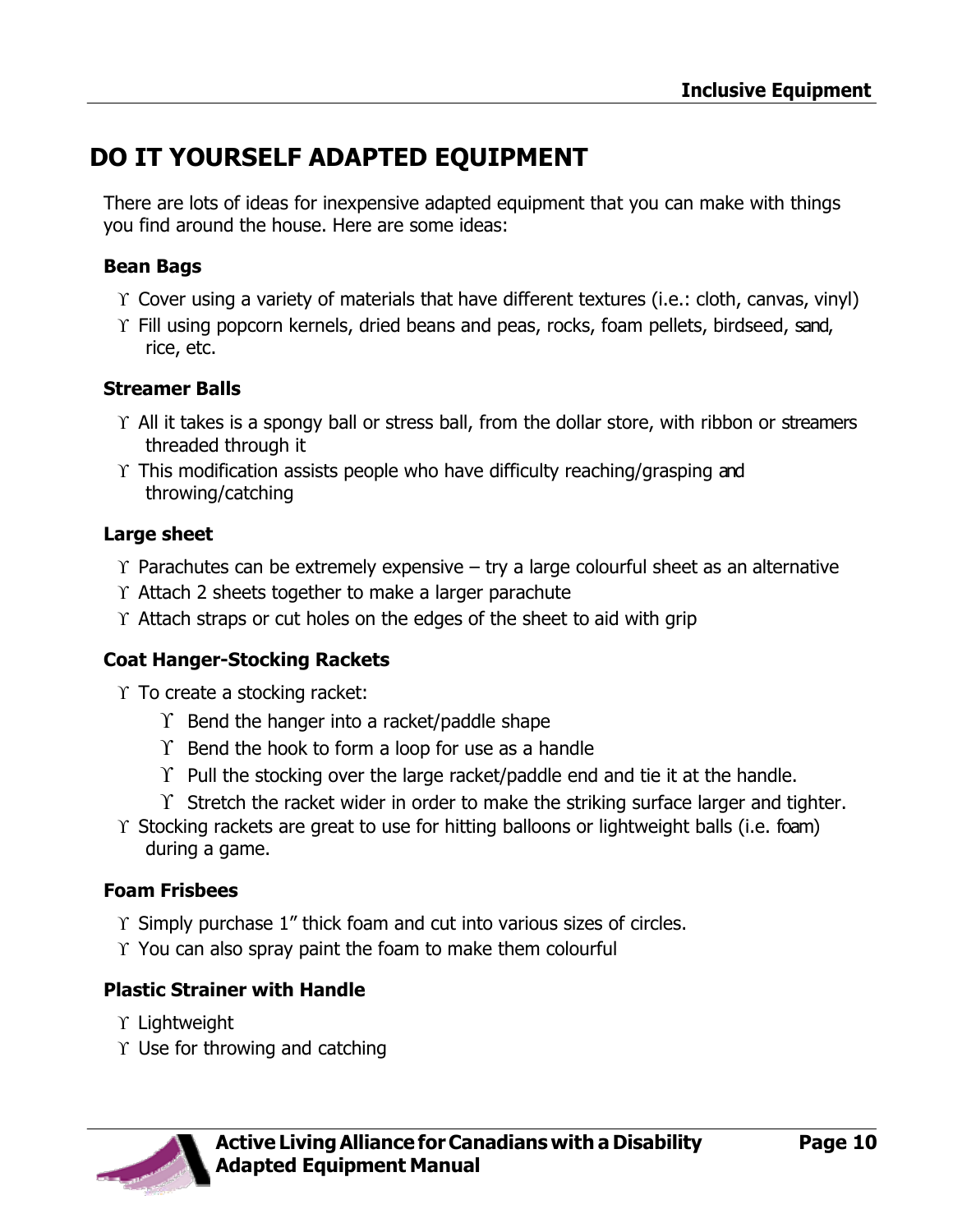### **Homemade Foxtails**

- $\Upsilon$  Foxtails add versatility to regular tennis-size balls. They can be thrown and caught using the ball or the tail.
- $\Upsilon$  To create foxtails:
	- $\Upsilon$  Use single-legged pantyhose or long stockings (can buy in a variety of bright colours)
	- $\Upsilon$  Stuff the pantyhose/stocking with a tennis-size ball or with beanbags.
	- $\Upsilon$  Tie a knot at the end of the ball or beanbags to secure them from falling out.

### **Homemade Beeper Balls**

- $\Upsilon$  To create a beeper ball:
	- $\Upsilon$  Cut open a foam ball
	- $\Upsilon$  Insert bells or other noise makers
	- $\Upsilon$  Reseal using sport tape or bicycle tire patch

### **Carpet Pieces**

- $\Upsilon$  Can use different colours and cut in various shapes and sizes
- $\Upsilon$  Use to modify bases in softball (i.e. can create larger bases, use bright colours that are easier to target). Also, carpet bases are thinner than regular bases, which tend to be 2- 3 inches in thickness (i.e. easier to use for people using wheelchairs)
- $\Upsilon$  Can also use carpet pieces as boundary markers, or part of an obstacle course

# **Empty Plastic Pop Bottles**

- $\Upsilon$  Come in a variety of sizes
- $\Upsilon$  Can be used for area markers, bowling pins, etc.
- $\Upsilon$  You can add sand or stones to the bottles to increase their weight if necessary

# **Empty Wrapping Paper Rolls**

- $\Upsilon$  Large and small can cut to size
- $\Upsilon$  Use as an alternative to the above field hockey stick suggestions

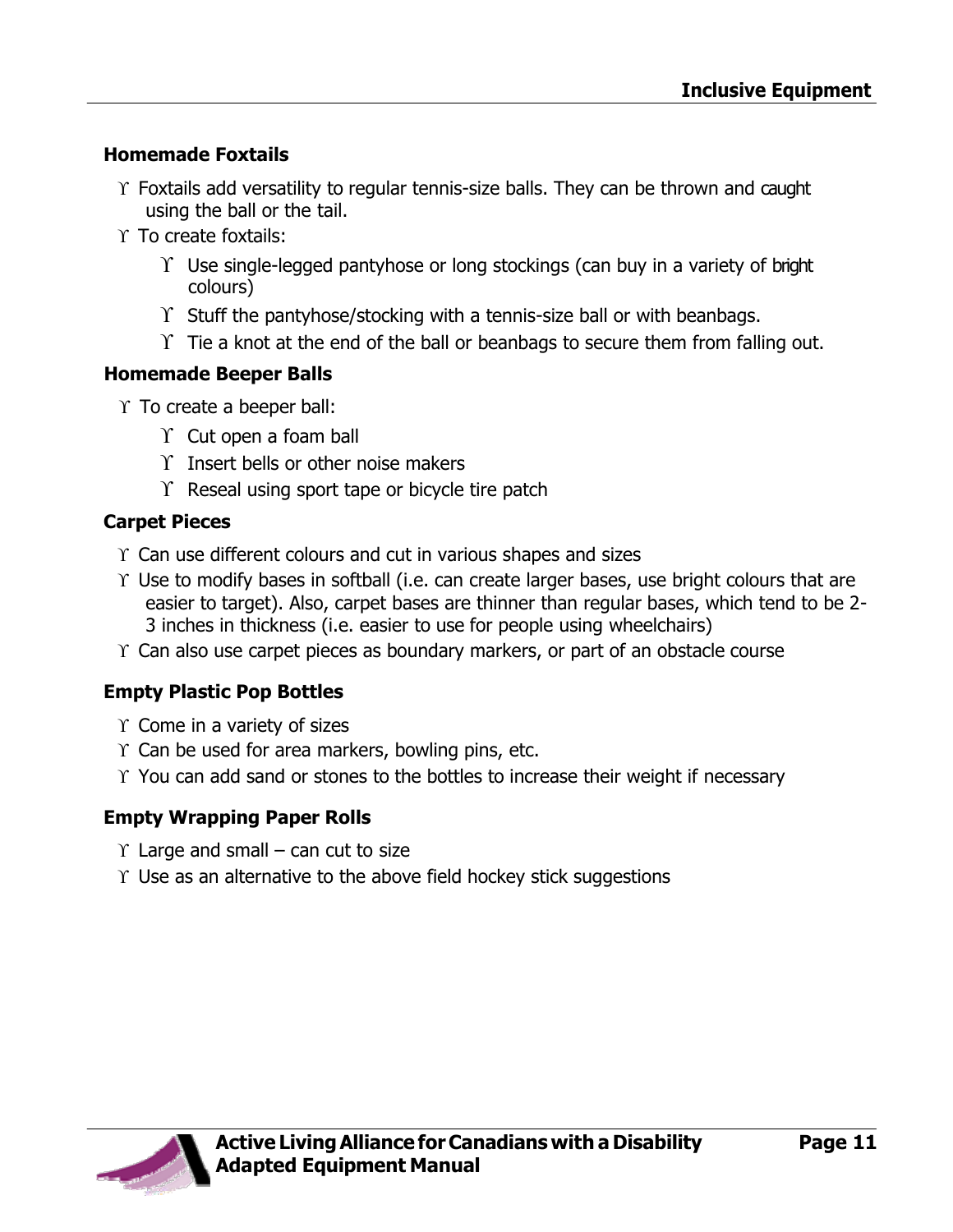# <span id="page-13-0"></span>**ESSENTIAL TOOLS FOR EQUIPMENT ADAPTATION**

Being able to create adapted equipment on the spot takes some preparation. Below is a list of tools that will be useful to have around.

## **Tape (regular and bright colours)**

- $\Upsilon$  Masking tape or duct tape over clothing to help attach and support equipment.
- $\Upsilon$  Use to attach positioning aids to person or mobility device to increase support and independence during play.
- $\Upsilon$  Brightly coloured tape can also be used to mark and change boundaries

#### **Velcro**

- $\Upsilon$  Can be added to any piece of equipment to help fasten or affix to a person (i.e. to aid with catching, to attach/strap racket to person's arm)
- $\Upsilon$  Velcro gloves and Velcro balls

#### **Cones**

- $\Upsilon$  To modify play area
- $\Upsilon$  Use in obstacle courses

#### **Rope**

- $\Upsilon$  Use colourful jump ropes as boundary markers
- $\Upsilon$  Use to tie equipment to a person who has difficulty with grasping objects
- $\Upsilon$  Can also use rope as a quide wire for someone with a visual impairment

#### **Bells**

- $\Upsilon$  Attach to equipment to increase auditory cueing
- $\Upsilon$  Use as a substitute for a whistle (i.e. some participants find whistles to be very alarming and uncomfortable to hear)

#### **Pipe insulation**

- $\Upsilon$  Great for widening equipment handles
- $\Upsilon$  The texture of the material is also easier to grasp

#### **Music**

- $\Upsilon$  Use as an alternative signal to start/stop game
- $\Upsilon$  Some people find music soothing during activity
- $\Upsilon$  Create a positive, relaxed, and fun learning environment

#### **White board**

- $\Upsilon$  Use colourful markers to help visually demonstrate rules of a game
- $\Upsilon$  Use to keep visual score during a game.

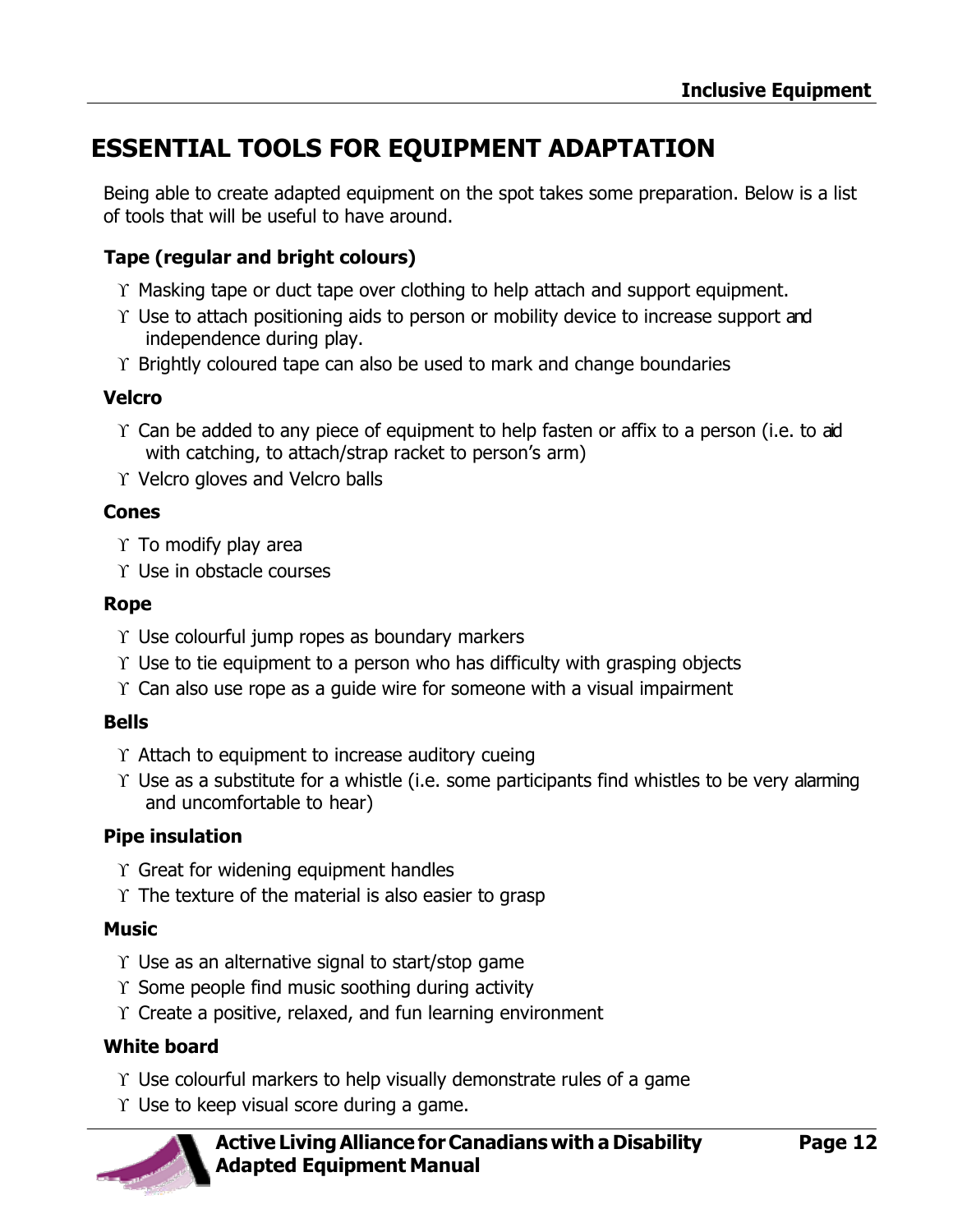# <span id="page-14-0"></span>**OTHER SOURCES IN YOUR COMMUNITY**

If you are trying to create your own equipment bag or gather your own items to use during games and activities, here are a few suggestions for where to turn in your community for help:

**Local Bowling Alley** – May be willing to donate old bowling pins that you can use for boundary markers or for games that require the use of pins for targets (i.e. bean bag toss to knock the pins down).

**Fabric Stores** – May be willing to donate extra material for making blindfolds, scarves, or parachutes.

**Carpet Stores** – May be willing to donate extra carpet scraps

**Utility and Telephone Companies** – May be willing to donate large spools, cones, culverts, pipe insulation that can be used for many purposes in various activities and games.

**Local Gym or Recreation Centre** – May be willing to donate old pieces of sports equipment, balls, items left in lost and found, etc.

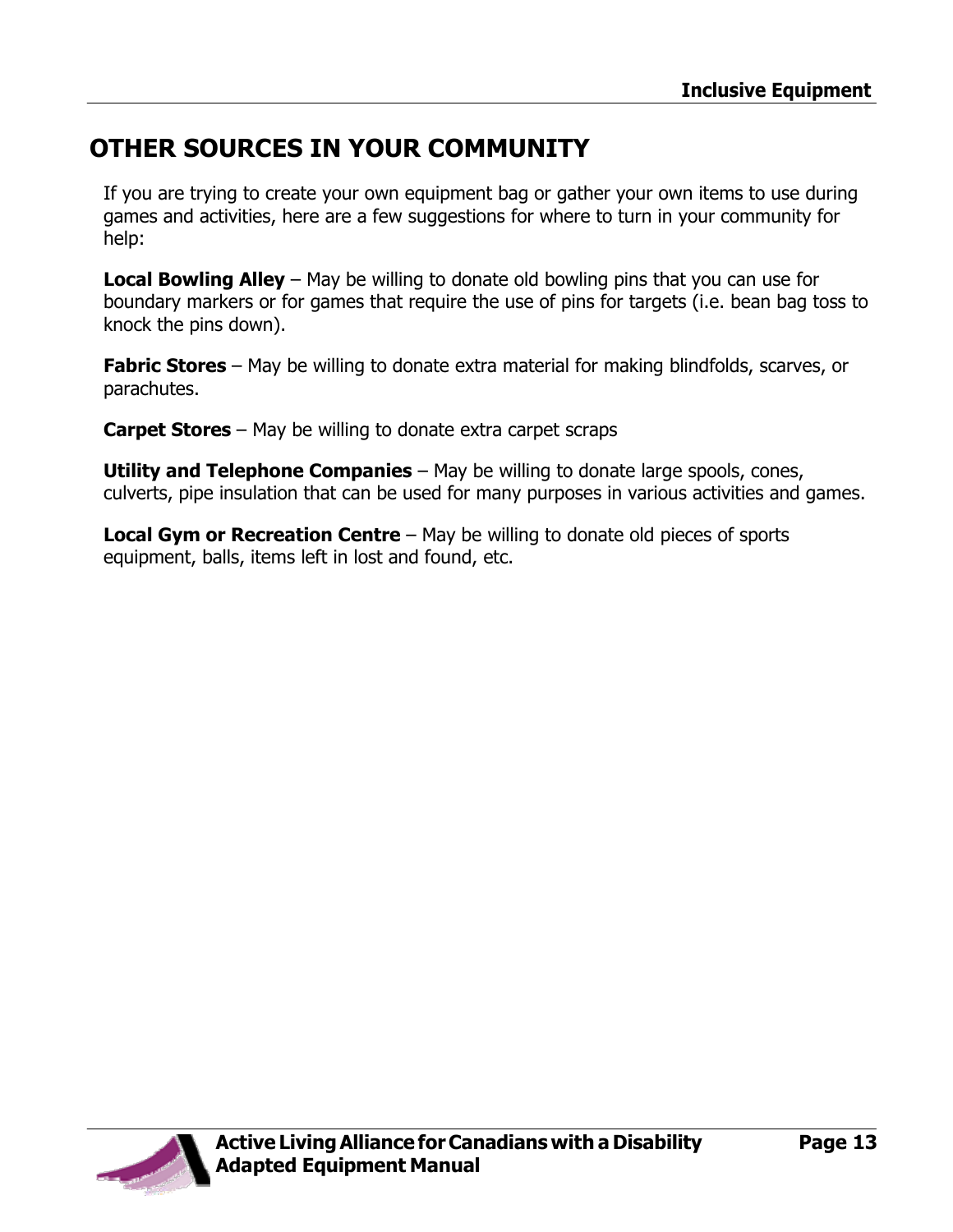# <span id="page-15-0"></span>**INCLUSIVE GAMES & SPORTS**

# **ICE BREAKER ACTIVITIES**

## **ACTIVITY NAME: LOST ON A DESERT ISLAND**

| Objective: | A teambuilding, get to know each other activity |
|------------|-------------------------------------------------|
|------------|-------------------------------------------------|

Play Area: Any space will be sufficient

Skills: Teamwork, communication

Players: Works best with medium to large groups.

Equipment Required: None

# **ACTIVITY:**

- The facilitator presents the scenario that everyone is lost and stranded on a deserted island.
- Going around the group, each person describes one object that they would bring to this island (ideally something that represents them or something that they enjoy) and why.
- $\Upsilon$  Divide into smaller groups (try to have 3 or 4 people in each group, but groups can be larger depending on the number of people involved).
- $\Upsilon$  Ask everyone to work together in their groups to improve their chances of survival by combining the various objects that each group member has and using them together. If necessary, you can add more objects, but be sure to use all the objects that everyone mentioned. Encourage groups to be creative with how they use the objects together.

# **ACTIVITY NAME: TWO TRUTHS AND A LIE**

| Objective: | To learn about the other people in your group |
|------------|-----------------------------------------------|
| Play Area: | Any space will be sufficient                  |
| Skills:    | Communication                                 |
| Players:   | Works best with small to medium groups.       |

Equipment Required: None

# **ACTIVITY:**

- The first person tells three quick stories or facts about theselves, with one of them being a lie.
- $\Upsilon$  Going around the group, everyone guesses which story/fact is a lie
- $\Upsilon$  All subsequent group members share 3 stories/facts and the others try to identify the lie.

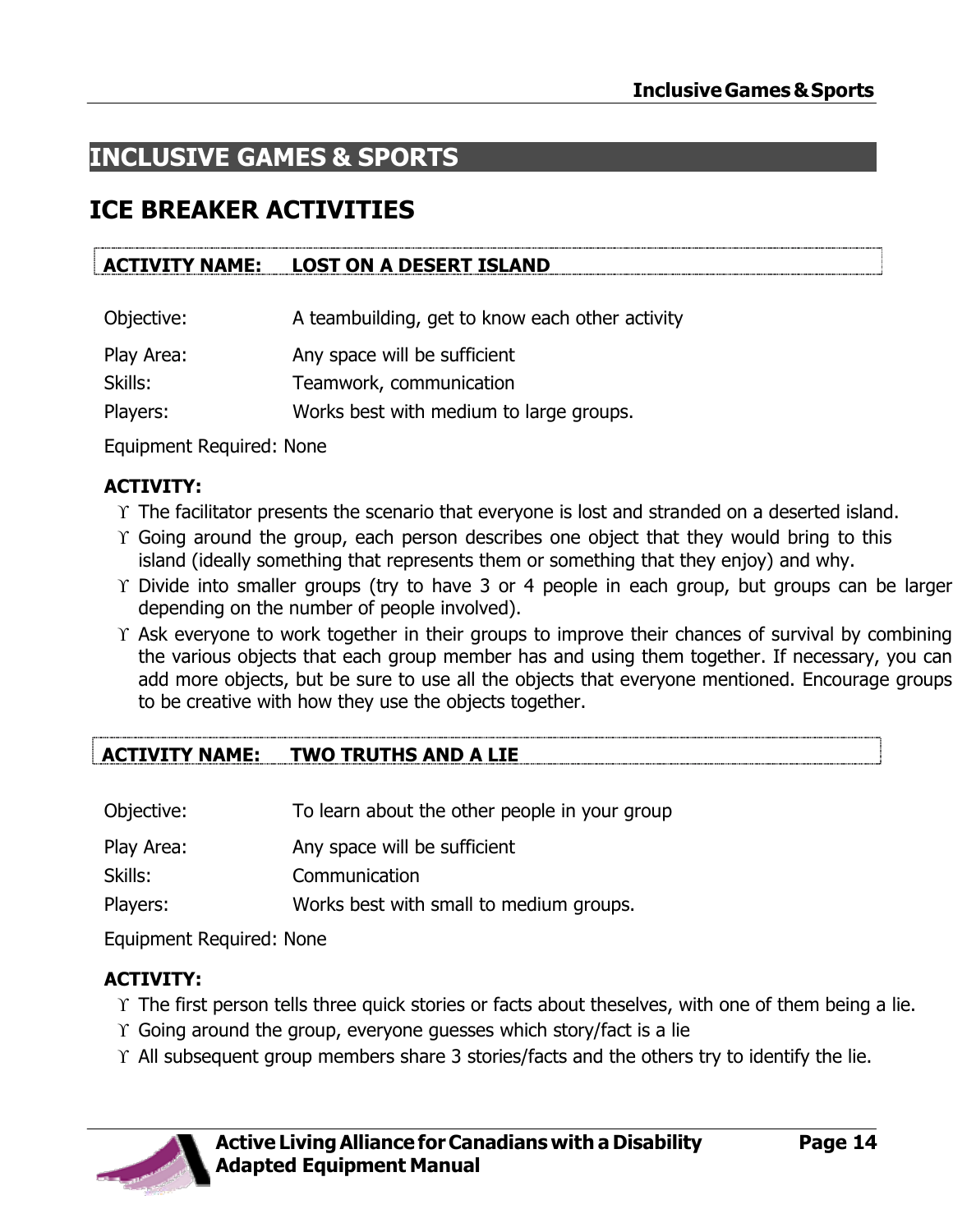# **LARGE GROUP GAMES**

| <b>ACTIVITY NAME:</b> | <b>ASTEROIDS</b>                                                 |
|-----------------------|------------------------------------------------------------------|
| Objective:            | To increase physical fitness through a large group running game. |
| Play Area:            | Gymnasium, outdoor field, or large room                          |
| Skills:               | Running; throwing; teamwork                                      |
| Players:              | Minimum of 8                                                     |
| -                     |                                                                  |

Equipment Required: Various balls

#### **ACTIVITY:**

- $\Upsilon$  All players line up along the wall, or at one end of the field. The leader picks 2-3 people to be in the middle.
- $\Upsilon$  Each person in the middle has a ball these are the asteroids.
- Y When the people in the middle yell out "Asteroids", the other players must try to run across to the other side without being hit by a ball/asteroid. Repeat this until only 1 player is left.
- $\Upsilon$  If a player is hit, they must sit down and become "Meteors".
- $\Upsilon$  The meteors can only move their arms to hit other players. Anyone hit also becomes a meteor.
- When you have a lot of meteors, the leader yells "Meteor Shower" and the meteors can crawl to try to tag other players.
- $\Upsilon$  The last player who is not a meteor wins.

# **ADAPTATIONS FOR VARIOUS SKILL LEVELS:**

- **Visual Impairment**  Use a partner/buddy system. Have one person use a ring, scarf or foxtail to guide the person with a visual impairment. Encourage constant communication between pairs during the game.
- **Wheelchairs**  make a rule that you have to hit their legs, not the chair, to make it safe and fair.
- **Hearing Impairment**  the leader should combine verbal and hand signals when yelling "Asteroids" and "Meteor Shower".

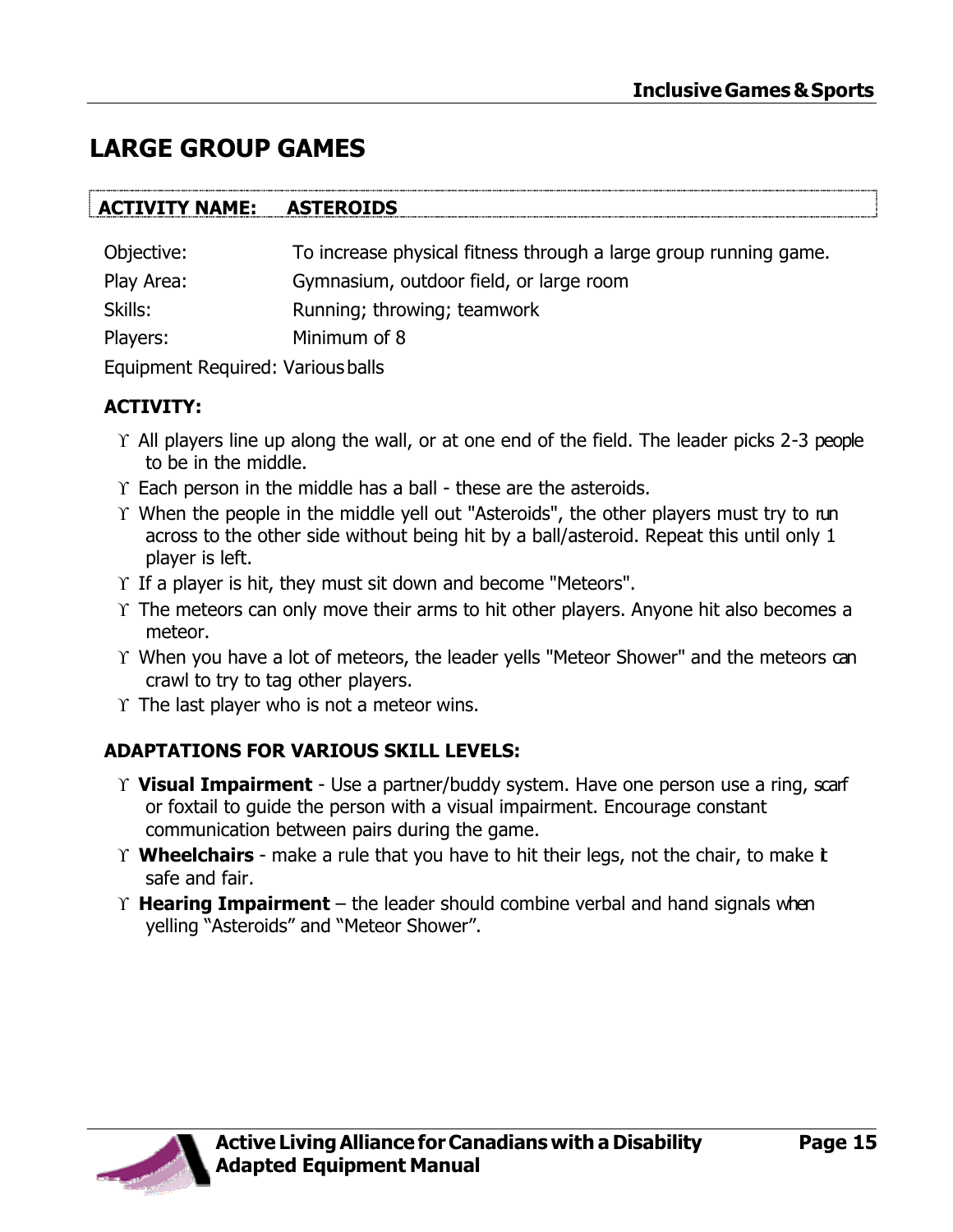### **ACTIVITY NAME: BILLY BALL**

| Objective: | To increase physical activity and promote teamwork during a non-<br>competitive activity. |
|------------|-------------------------------------------------------------------------------------------|
| Play Area: | Gymnasium, outdoor field, or large room                                                   |
| Skills:    | Running, throwing, catching, multi-tasking, teamwork                                      |
| Players:   | Minimum of 8                                                                              |
|            | Equipment Dequired: Variatu of holle G.o. different change and close). Existence, ato     |

Equipment Required: Variety of balls (i.e. different shapes and sizes), Frisbees, etc.

#### **ACTIVITY:**

- $\Upsilon$  Use various scoring objects.
- $\Upsilon$  One point is awarded each time a scoring object is thrown through a goal.
- $\Upsilon$  Players pass to teammates who must stop running when object is caught and they must pass right away or try to score.
- $\Upsilon$  The goalie stands behind the goal and throws in a new scoring object once the opposing team scores (therefore it's a non-defense goalie)

#### **ACTIVITY NAME: OCTOPUS**

| Objective: | To increase physical activity and promote teamwork during a game<br>that does not require specific skill. |  |
|------------|-----------------------------------------------------------------------------------------------------------|--|
| Play Area: | Gymnasium, outdoor field, or large room                                                                   |  |
| Skills:    | Running, tossing, targeting, dodging                                                                      |  |
| Players:   | Minimum of 12                                                                                             |  |
|            | .                                                                                                         |  |

Equipment Required: Pool noodles, bean bags, hula hoops

#### **ACTIVITY:**

- $\Upsilon$  4 or 5 people in the middle with noodles they are the octopus.
- $\Upsilon$  The remaining participants should be divided into 2 teams.
- $\Upsilon$  Each team must try and get all of their beanbags (or other items) into the other team's hula-hoops, which are placed at the other end, without getting caught by an octopus.
- $\Upsilon$  If an octopus tags you, you must drop your beanbag where you are and go back for another one (you can no longer use this beanbag to score).
- $\Upsilon$  There is usually a time limit and the team with the most beanbags in the hula hoops at the other end wins!

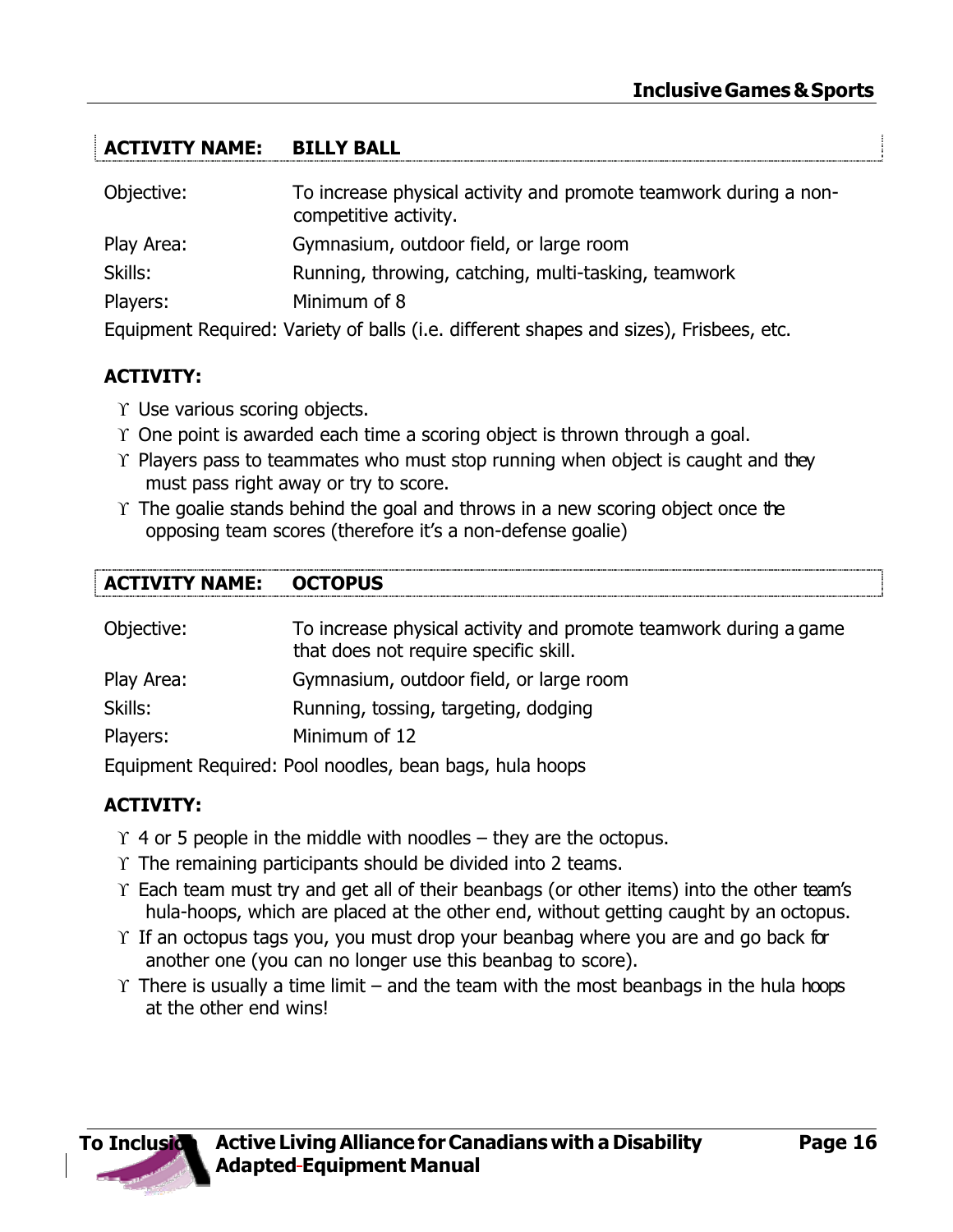### **ACTIVITY NAME: HOSPITAL**

| Play Area:              | Gymnasium, outdoor field, or large room |
|-------------------------|-----------------------------------------|
| Skills:                 | Running, cooperation; dodging; tagging; |
| Players:                | Large group                             |
| Equipment Dequired, N/A |                                         |

Equipment Required: N/A

#### **ACTIVITY:**

- $\Upsilon$  In the gym, mark off a playing area or boundary (i.e. half the gym).
- $\Upsilon$  Mark off a small area within the boundary to be the hospital (i.e. the crease of a basketball court)
- $\Upsilon$  Identify two players to be the "germs" who exist outside the hospital
- $\Upsilon$  The rest of the players are in the hospital where it is safe, healthy and free of germs.
- $\Upsilon$  When the leader says "go" everyone must leave the "hospital" and run around the playing area without being tagged (i.e. touched) by a "germ".
- $\Upsilon$  Players can return to the "hospital" for a break when they need to, but no one can be in the hospital for more than 10 seconds at a time.
- $\Upsilon$  When someone is tagged, they must freeze as they are now infected.
- $\Upsilon$  To save an infected player, two healthy players must get together and hold hands with the infected person while bringing him/her back to the "hospital".
- $\Upsilon$  The game continues until everyone is infected or too tired to keep going.

#### **GENERAL ADAPTATIONS FOR TAG GAMES:**

- $\Upsilon$  Include a "time-out" area or a "safety zone"
- $\Upsilon$  Vary the method for tagging people
- $\Upsilon$  Must tag using a specific part of the body (i.e. tag with your elbow)
- $\Upsilon$  Use of soft balls or bean bags to toss at people
- $\Upsilon$  Use pool noodles as arm extensions for tagging people
- $\Upsilon$  Vary the method of locomotion during the game
- $\Upsilon$  Everyone must hop to move around
- $\Upsilon$  Tie people together by the hands or by feet
- $\Upsilon$  Some people using scooters, wheelchairs, crawling, running, walking, etc.
- $\Upsilon$  Blindfold some of the participants
- $\Upsilon$  Team "it" vs. individual "it"
- $\Upsilon$  Partner tag

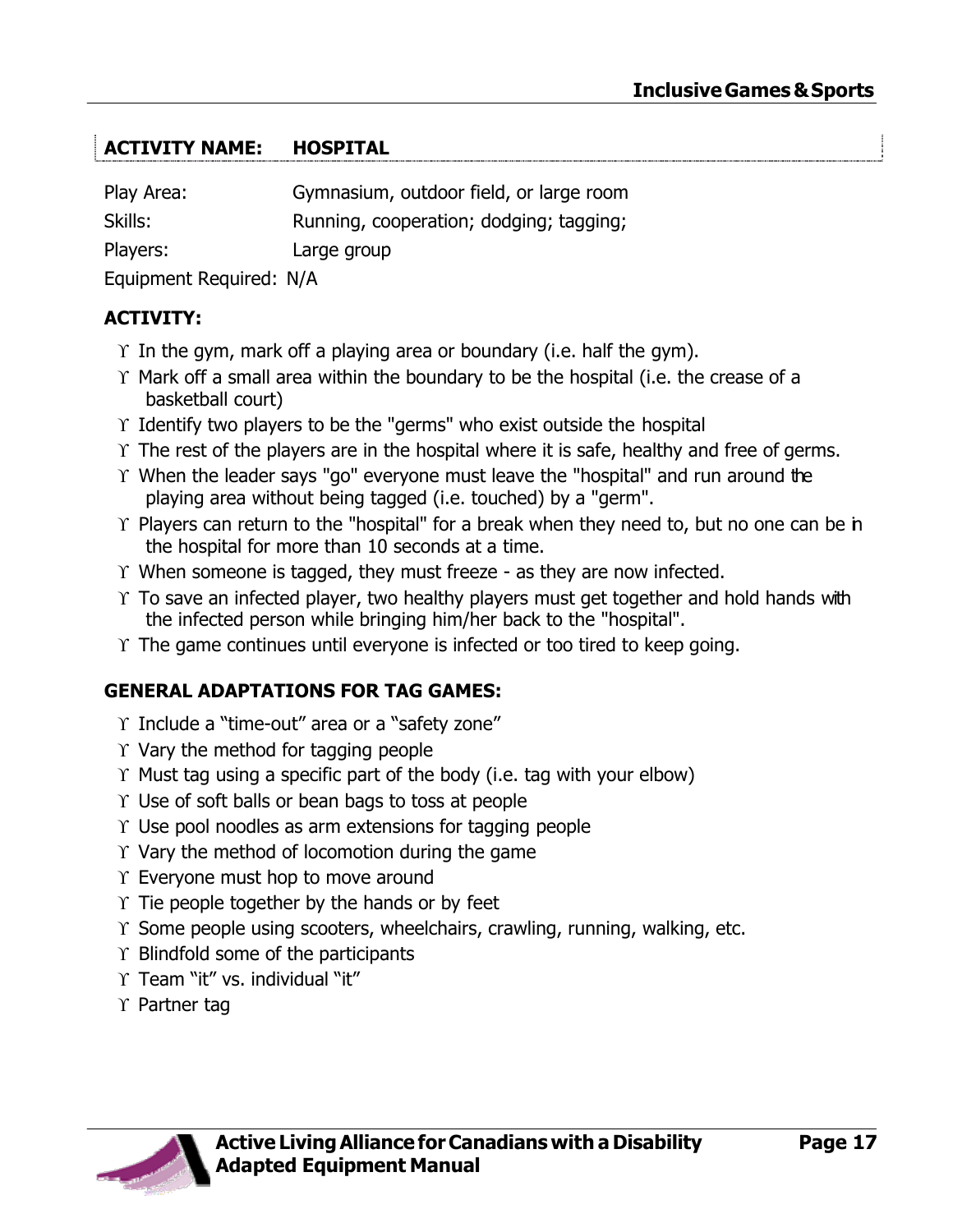# **ACTIVITY NAME: S-P-U-D**

| Objective:                      | To avoid being hit by the ball.                   |
|---------------------------------|---------------------------------------------------|
| Area:                           | Gymnasium, playing field                          |
| Skills:                         | Throwing, running/wheeling, eye-hand coordination |
| Minimum of 6<br>Players:        |                                                   |
| Equipment Required: A soft ball |                                                   |

#### **ACTIVITY:**

- $\Upsilon$  Give each player a number
- $\Upsilon$  Have all players form a tight circle around the leader
- $\Upsilon$  The leader throws the ball up in the air and calls out a number
- $\Upsilon$  The person who was assigned that number must get the ball. Everyone else runs out of the circle.
- Y Once the person catches the ball, he/she yells "Stop".
- $\Upsilon$  All players running out of the circle must stop.
- $\Upsilon$  The person with the ball secretly determines his/her "target", takes 3 steps towards that person and attempts to hit them below the waist with the ball.
- $\Upsilon$  The "target" can try to avoid being hit by ducking, or pivoting on one foot.
- $\Upsilon$  If the person is hit, they get the letter "S".
- $\Upsilon$  If you get hit 4 times, you're a SPUD and are out of the game.
- $\Upsilon$  The target now gets to throw the ball and call out a number.

#### **ADAPTATIONS FOR VARIOUS SKILL LEVELS:**

- $\Upsilon$  For someone in a wheelchair, modify the rules slightly. Instead of taking 3 steps towards the target, they can take 2 pushes. To avoid being it, they can turn right or left in their chair.
- $\Upsilon$  For someone with a visual impairment, use a sensory ball with bells in it. Have the thrower identify that person by name if he/she is the intended target.

| <b>ACTIVITY NAME:</b> | <b>SINK THE SHIP</b>                                                                |
|-----------------------|-------------------------------------------------------------------------------------|
| Objective:            | To be the first team to have every member hit the target and return<br>to the line. |
| Area:                 | Gymnasium, playing field                                                            |
| Skills:               | Throwing, running/wheeling, eye-hand coordination                                   |
| Players:              | Minimum of 6                                                                        |
|                       | Equipment Required: Two balls, a target (e.g., a pylon, t-shirt)                    |

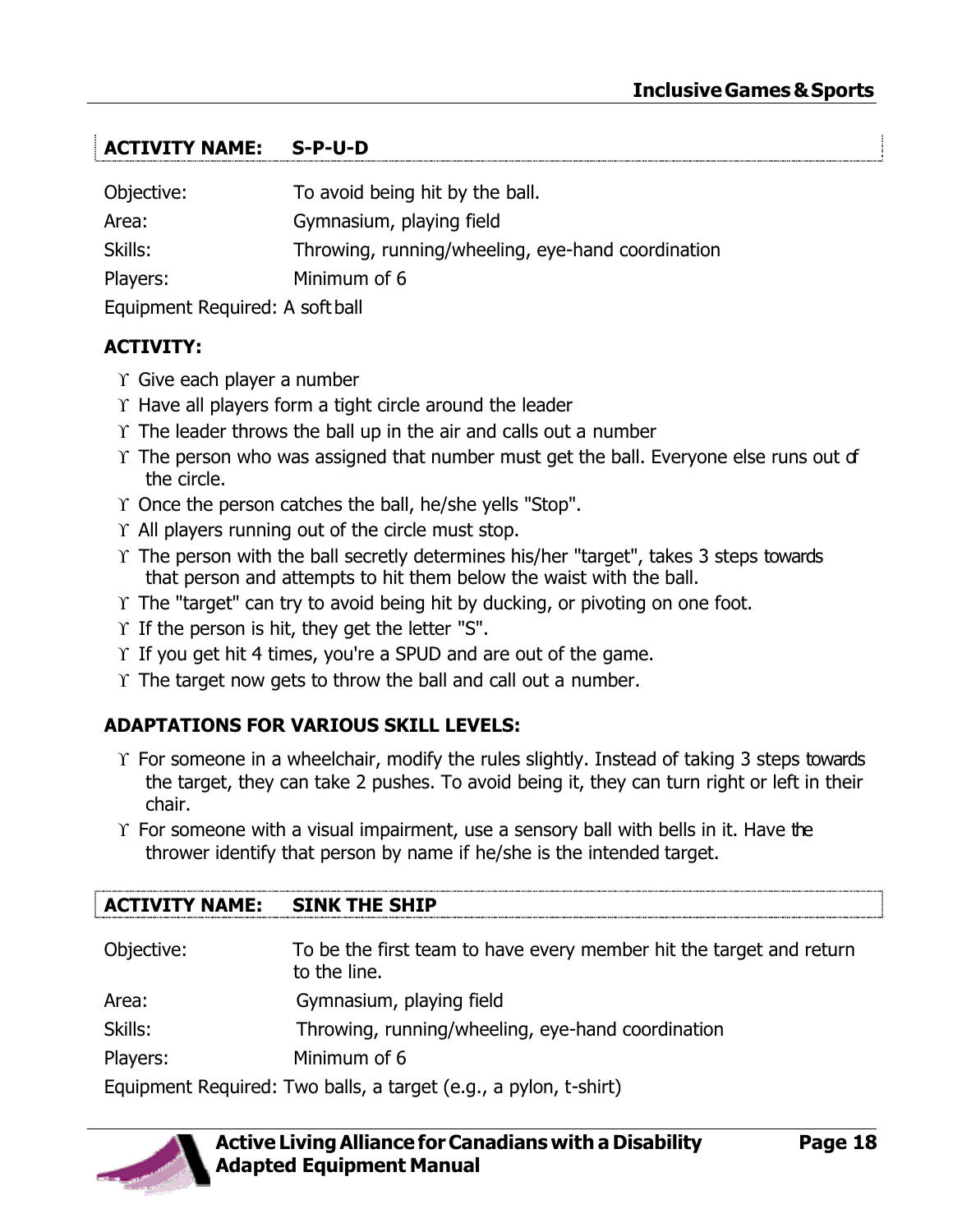### **ACTIVITY:**

- $\Upsilon$  The goal of the game is to hit the target as quickly as possible.
- $\Upsilon$  The target is placed in the middle and the players line up in two teams on opposite sides of the target.
- $\Upsilon$  The first player on each team begins by bowling the ball towards the target.
- $\Upsilon$  If the target is hit, the player retrieves the ball and passes it to the next person in line.
- $\Upsilon$  If the target is not hit, the player chases their shot and attempts to hit the target again until they succeed.
- $\Upsilon$  The ball is then passed to the next person in line.
- $\Upsilon$  The first team to have all members hit the target wins.

### **ADAPTATIONS FOR VARIOUS SKILL LEVELS:**

- $\Upsilon$  Use a brightly coloured ball and target, or a beeping target to successfully include someone with a visual impairment.
- $\Upsilon$  Consider giving a hockey stick or another form of striking implement to someone who uses a wheelchair or who has difficulty with fine and gross motor skills.

#### **ACTIVITY NAME: CONE BALL**

| Objective:                             | To score the most points. |  |
|----------------------------------------|---------------------------|--|
| Area:                                  | Gymnasium, playing field  |  |
| Players:                               | Minimum of 4              |  |
| Equipment Required: 5 cones and a ball |                           |  |

# **ACTIVITY:**

- $\Upsilon$  Divide the group into 2 teams
- $\Upsilon$  One team begins in the outfield, the other team lines up behind the start line.
- $\Upsilon$  The bowler rolls the ball to the hitter and they kick it. Judging by how good of a kick t is, the kicker runs to either the first, second, or third cone (worth 1, 2, and 3 points respectively) and back to the start line.
- $\Upsilon$  There are two catchers, one on each side of the start line.
- $\Upsilon$  If one of the catchers receives the ball before the kicker returns to the start line, mo points are awarded.
- $\Upsilon$  If the kicker's ball is caught before it hits the ground, the kicker is out.
- $\Upsilon$  If the ball bounces against a wall and then is caught, the ball is played as if it had hit the ground.

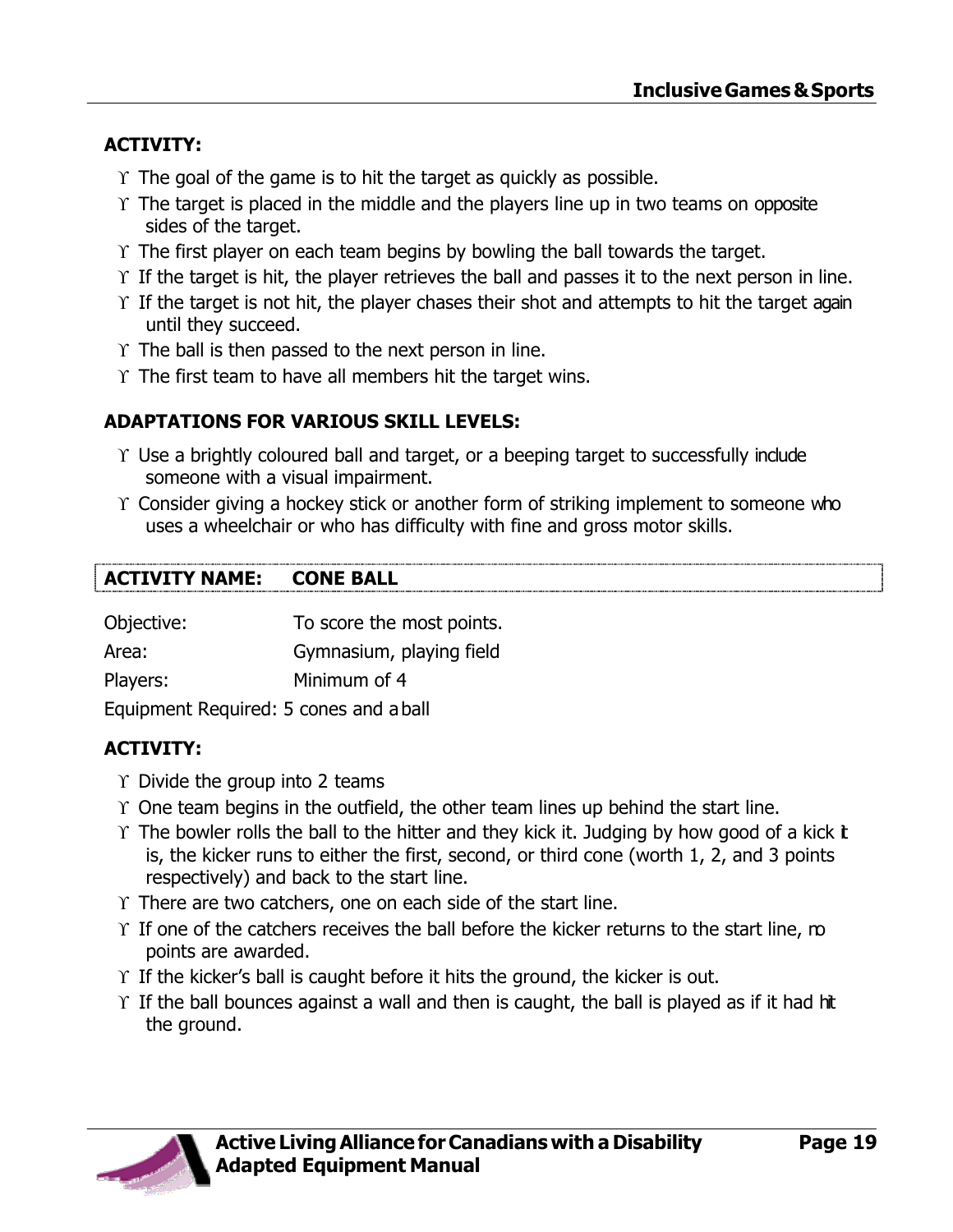#### **ADAPTATIONS FOR VARIOUS SKILL LEVELS:**

 $\Upsilon$  For someone in a wheelchair, have them throw or strike the ball as far as they can.

| <b>SHAPES</b><br><b>ACTIVITY NAME:</b> |  |
|----------------------------------------|--|
|----------------------------------------|--|

| Promote teamwork         |
|--------------------------|
| Indoors or outdoors      |
| Communication, team work |
| Minimum of 8             |
|                          |

Equipment Required: Ropes, body bands, or no equipment (having participants hold hands)

#### **ACTIVITY:**

- $\Upsilon$  With larger groups divide into 2 teams. Otherwise have all participants work together.
- $\Upsilon$  Have all participant hold on to a section of the rope or hold hands.
- $\Upsilon$  The leader calls out a shape (i.e. square, triangle) and the teams must work together to create the appropriate shape without letting go of the rope or each others hands.

#### **VARIATIONS:**

 $\Upsilon$  To add a challenge, blind fold participants

| <b>ACTIVITY NAME:</b> | <b>BLACK HOLE</b>                                                      |
|-----------------------|------------------------------------------------------------------------|
| Objective:            | To move through the obstacle course without falling into a black hole. |
| Area:                 | Gymnasium, playing field                                               |
| Skills:               | Communication, team work                                               |
| Players:              | Minimum of 6                                                           |
|                       |                                                                        |

Equipment Required: A variety of soft objects (balls of yarn, t-shirts, socks, etc.), enough blindfolds for half of the participants.

#### **ACTIVITY:**

- $\Upsilon$  Set up the play area by scattering the soft objects on the floor (there should be enough obstacles so that moving through the area is challenging). These objects represent the black holes.
- $\Upsilon$  Players should partner up and decide which of partner will be blindfolded.
- $\Upsilon$  The goal is for the blindfolded partner to get from one end of the play area to the other without touching any of the objects (i.e. falling into the black hole)
- $\Upsilon$  The "seeing" partner can only assist by giving verbal instructions to direct their partner through the field.
- $\Upsilon$  All groups must start over if they fall into a black hole.

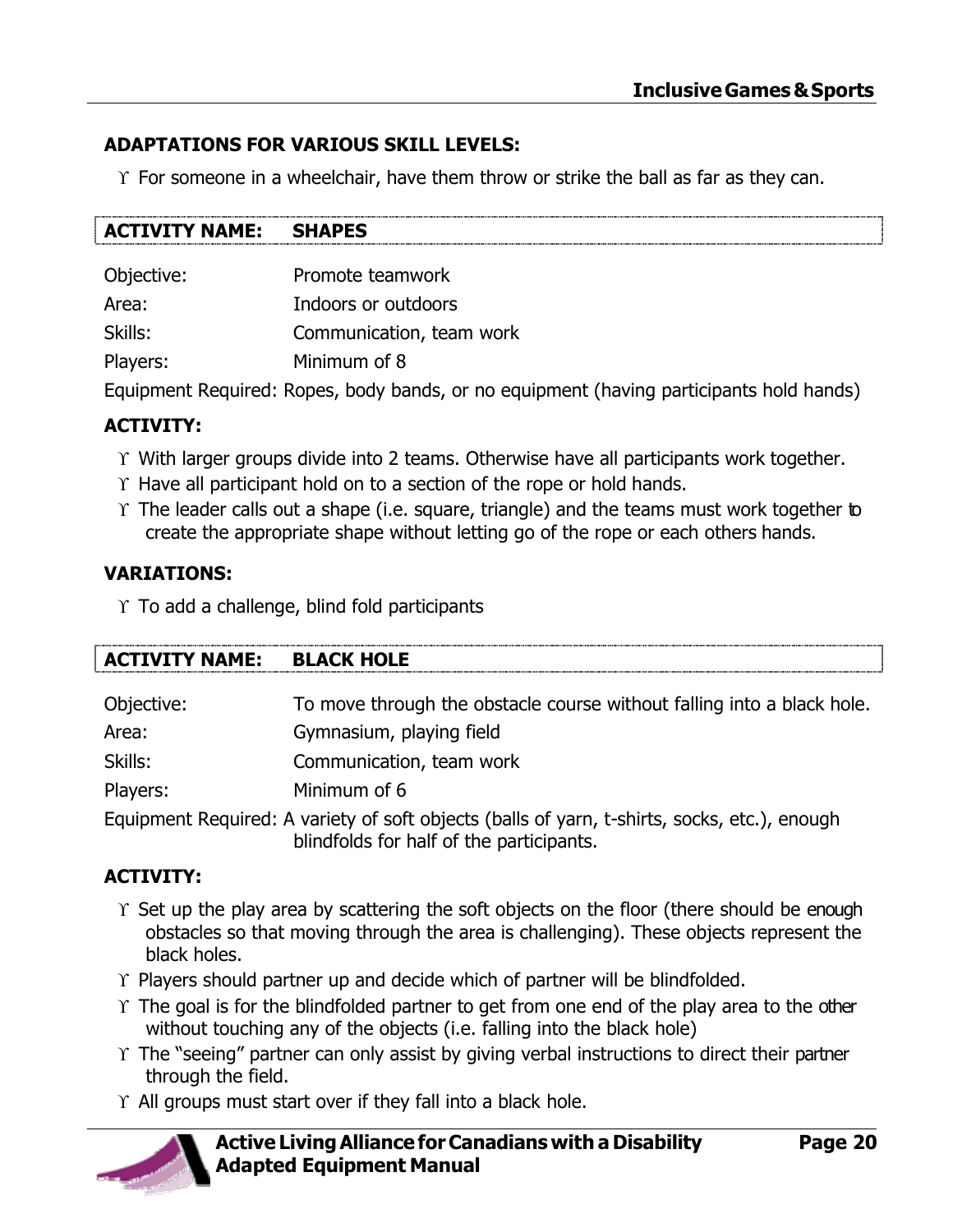#### **ADAPTATIONS FOR VARIOUS SKILL LEVELS:**

- $\Upsilon$  For someone with a hearing impairment have the "seeing" partner tap them on the shoulder to indicate which direction he/she needs to turn.
- $\Upsilon$  For someone with a physical disability or for someone who uses a wheelchair make sure you spread the "black holes" apart far enough to allow for the appropriate reaction time and/or enough space for a wheelchair.

#### **ACTIVITY NAME: THINK INCLUSION**

| Objective: | To involve participants in adapting activities to promote inclusion. To<br>encourage participants to think about others' needs, abilities and<br>strengths. |
|------------|-------------------------------------------------------------------------------------------------------------------------------------------------------------|
| Area:      | Gymnasium                                                                                                                                                   |
| Skills:    | Willingness to think and talk about inclusion                                                                                                               |
| Players:   | N/A                                                                                                                                                         |
|            | Equipment Required: 2 goals/nets at either end of gym, 1 football                                                                                           |

#### **ACTIVITY:**

- $\Upsilon$  Start with only one rule: your team gets a point by throwing the football through the opposing teams goal/net (This can get a bit crazy depending on the age of the players and should demonstrate the importance of rules)!
- $\Upsilon$  Play for about 2 minutes.
- $\Upsilon$  Now, change the ball from a football to a soft round ball and add another rule.
- $\Upsilon$  There is now no contact between players allowed.
- $\Upsilon$  Next add another rule no running with the ball.
- $\Upsilon$  After playing for a few minutes, stop and talk about who might be left out of the game. Often someone in a wheelchair is generally left out of the game (i.e. players pass the ball to each other above the height that the wheelchair user can defend).
- $\Upsilon$  Ask the group to help you try to figure out how to make the game more fair for everyone (i.e. all passes must be bounce passes)

#### **VARIATIONS:**

- $\Upsilon$  This activity is beneficial for any game and activity.
- $\Upsilon$  Ask students to try using a wheelchair or other mobility aids while performing an activity.
- Consider other types of impairments when thinking about inclusion.

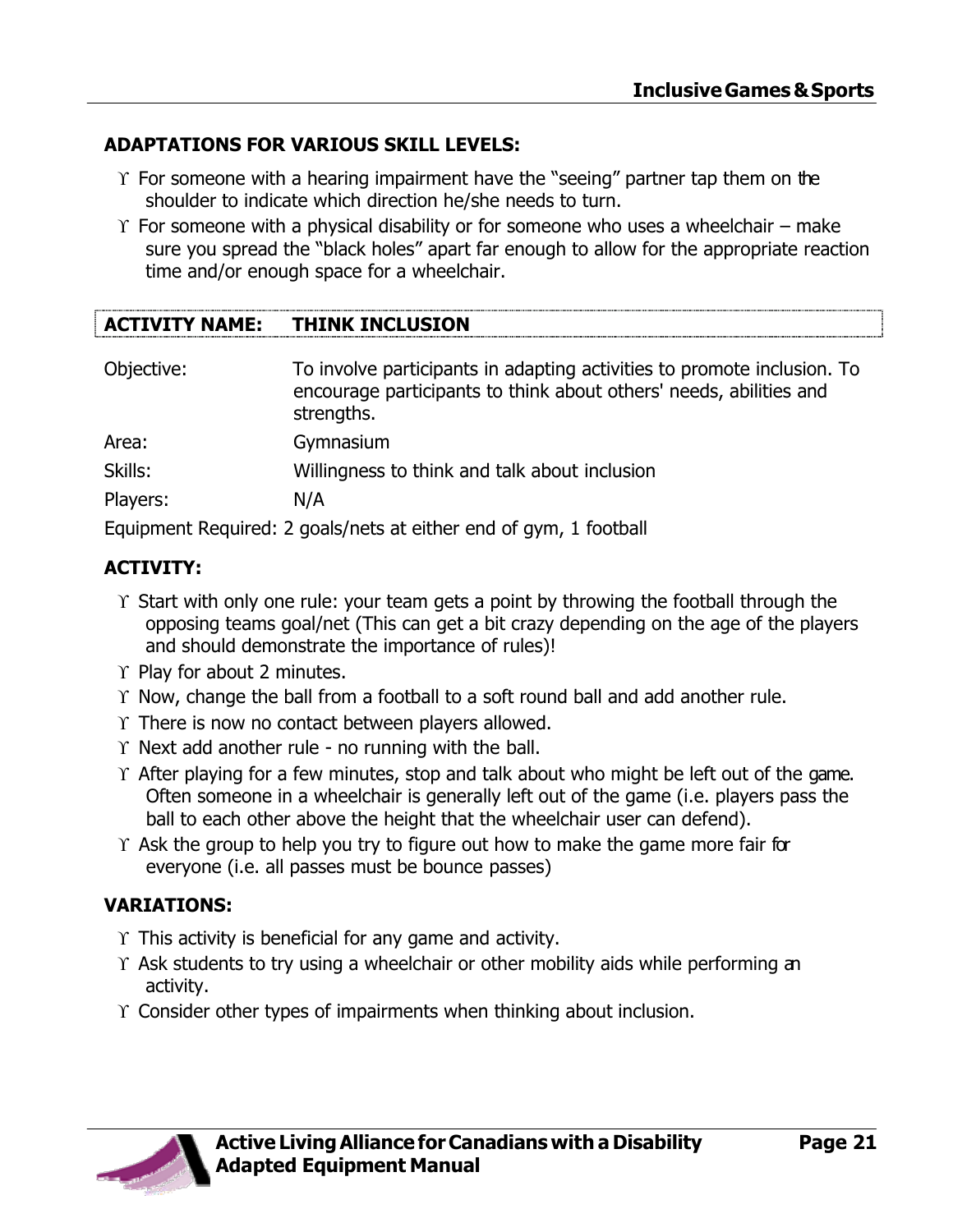#### **ACTIVITY NAME: PARACHUTE GAMES**

| Objective: | To promote and encourage teamwork and cooperation for students of<br>all abilities. |
|------------|-------------------------------------------------------------------------------------|
| Area:      | Gymnasium or outdoors                                                               |
| Skills:    | Team work, cooperation, gross motor movements, creative play                        |
| Players:   | Minimum of 6 participants                                                           |
|            |                                                                                     |

Equipment Required: Large parachute, balls of various sizes

#### **ACTIVITY:**

Have each student stand or sit around the parachute and grab a handle on the parachute. Have students cooperate to try the following game ideas:

#### **Wave**

 $\Upsilon$  Cooperatively create waves by moving the parachute up and down

#### **Popcorn**

- $\Upsilon$  Use a variety of balls and place them on top of the parachute.
- $\Upsilon$  Ask the participants to make popcorn by moving their arms up and down in order to shoot the balls up in the air.
- $\Upsilon$  The object is to try not to let any of the balls fall off the parachute.
- $\Upsilon$  Can also have them try to knock all of the balls off the chute without letting go.
- $\Upsilon$  Try having people under the chute who try to knock the balls off while everyone else tries to prevent the balls from falling off the parachute.

#### **Igloo**

- $\Upsilon$  Tell everyone to lift the parachute high up in the air and as it comes down, to pull t behind his or her back, kneel down and hold it with their hands.
- Everyone is now inside your "igloo"

#### **Switch-a-roo**

- $\Upsilon$  Each student is assigned a number or color
- $\Upsilon$  Participants then do the wave with the parachute. As the parachute is going up the leader calls out 2 numbers (or colors) and those 2 participants must go under the parachute and switch places

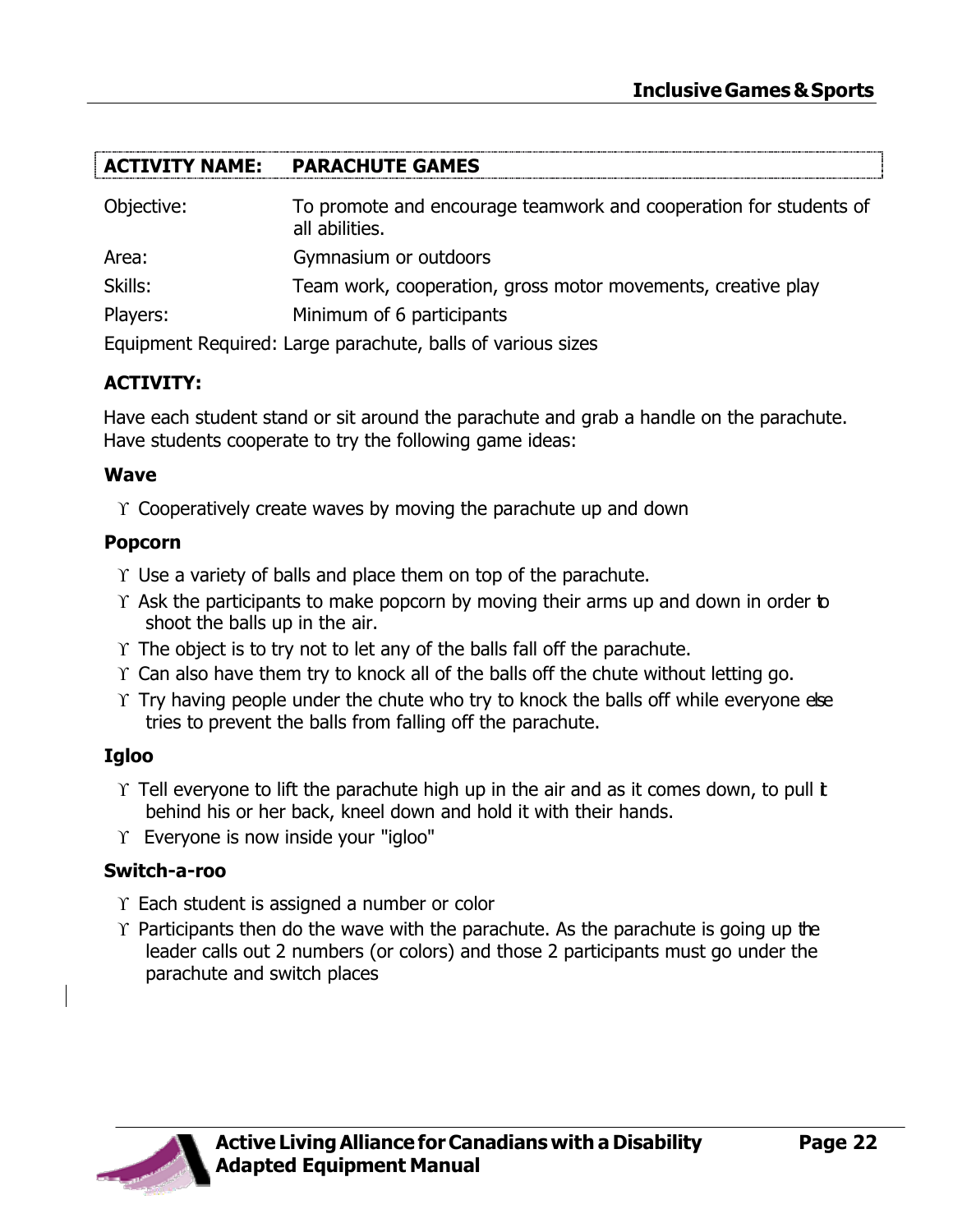#### **Mushroom**

- $\Upsilon$  Have participants spread out around the chute in a crouched down position. When the leader calls out "mushroom", everyone sprouts up and pulls the chute upward as it fills with air
- $\Upsilon$  Try having everyone let go of the chute once they have mushroomed
- $\Upsilon$  Have everyone mushroom, take one step in and sit down pulling the chute behind them (like they're sitting in a tent)

#### **Ocean**

 $\Upsilon$  The chute is the ocean and the kids move the chute according to the weather report given by the leader (i.e. slight breeze, high winds, snow/ice  $\leq$  pulling the chute tight $\geq$ )

#### **Chute Ball**

- $\Upsilon$  Use a large beach ball
- $\Upsilon$  Place ball in middle of chute and have everyone pull up and out, which shoots the ball upward

### **Roller Ball**

- $\Upsilon$  Use a large beach ball
- $\Upsilon$  Try and keep ball going around the edge of the chute by lowering the edge of the chute as it comes to you, and then raise it as it passes you
- $\Upsilon$  Try changing directions once they get the hang of it

#### **Cat and Mouse**

- $\Upsilon$  One person is the mouse and goes under the chute
- $\Upsilon$  The Cat runs on top of the chute trying to tag the mouse
- $\Upsilon$  Everyone ruffles the chute to make it hard for the cat to find the mouse

#### **ADAPTATIONS FOR VARIOUS SKILL LEVELS:**

- $\Upsilon$  Visual Impairments
	- $\Upsilon$  Use sensory balls (with bells in them) for participants with visual impairments
	- $\Upsilon$  Use bright coloured balls
- Wheelchair
	- $\Upsilon$  Instruct all participants to sit or kneel during parachute activities to ensure that the height of the chute is appropriate for everyone.

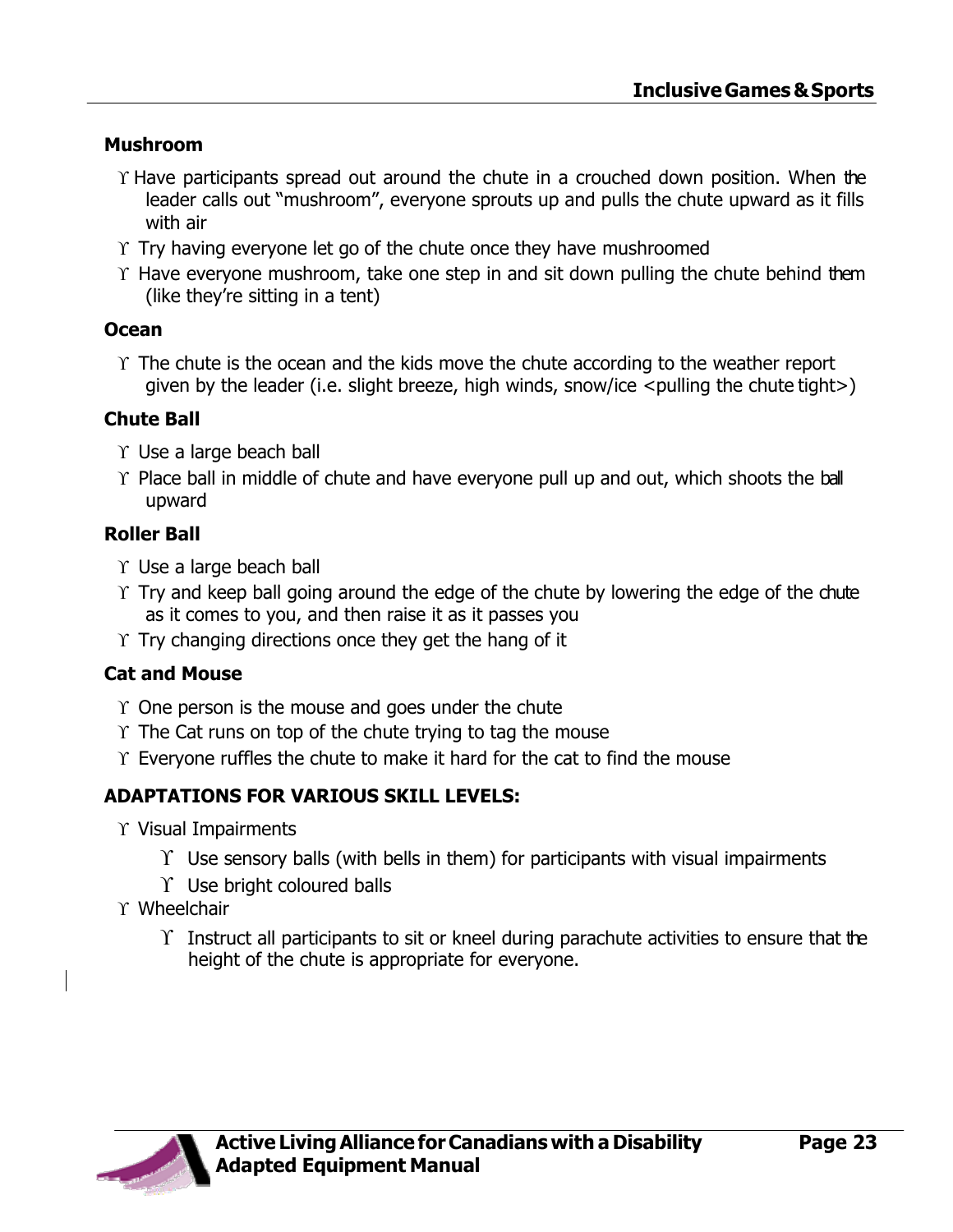# <span id="page-25-0"></span>**INCLUSIVE SPORTS**

Below are some suggestions on how to modify the rules and equipment to some common sports in order to maximize participation for people of ALL abilities. You may choose to use only one or a combination of the following modifications depending on the needs of your particular group.

### **INCLUSIVE SOCCER**

#### **EQUIPMENT AND PLAY AREA:**

- $\Upsilon$  Use a ball that is colourful (i.e. easier to see) and textured (i.e. easier to grasp).
- $\Upsilon$  Use a ball that is auditory (i.e. with bells or a sound-maker inside)
- Use bells or buzzers on the net to indicate when someone has scored a goal.
- $\Upsilon$  Increase or decrease the size of the goal.
- $\Upsilon$  Increase or decrease size of play area/field.

#### **RULES:**

- $\Upsilon$  Take away the defense to in order to decrease the challenge and feeling of competitiveness during the game.
- $\Upsilon$  Allow participants to throw and kick the ball.
- $\Upsilon$  Allow participants a free run with the ball (i.e. without defense) for a certain number of steps.
- $\Upsilon$  To increase participation, incorporate a rule that requires each team to pass to every team member before they are allowed to score. Or that each team must pass the ball 5 times before they can score.
- $\Upsilon$  Increase or decrease the number of players allowed on the field at one time.

#### **INCLUSIVE BASKETBALL**

#### **EQUIPMENT AND PLAY AREA:**

- Use different types of balls to increase or decrease challenge, and to help equalize skill level (i.e. use balls that are easier to grasp/catch and lighter to throw).
- T Lower the baskets.
- $\Upsilon$  Modify the baskets by using garbage cans or boxes on the floor instead of traditional basketball nets.
- Create a more visible basket by adding a bright colourful target to the backboard.
- $\Upsilon$  Increase or decrease court boundaries.
- $\Upsilon$  Change the shooting lines.



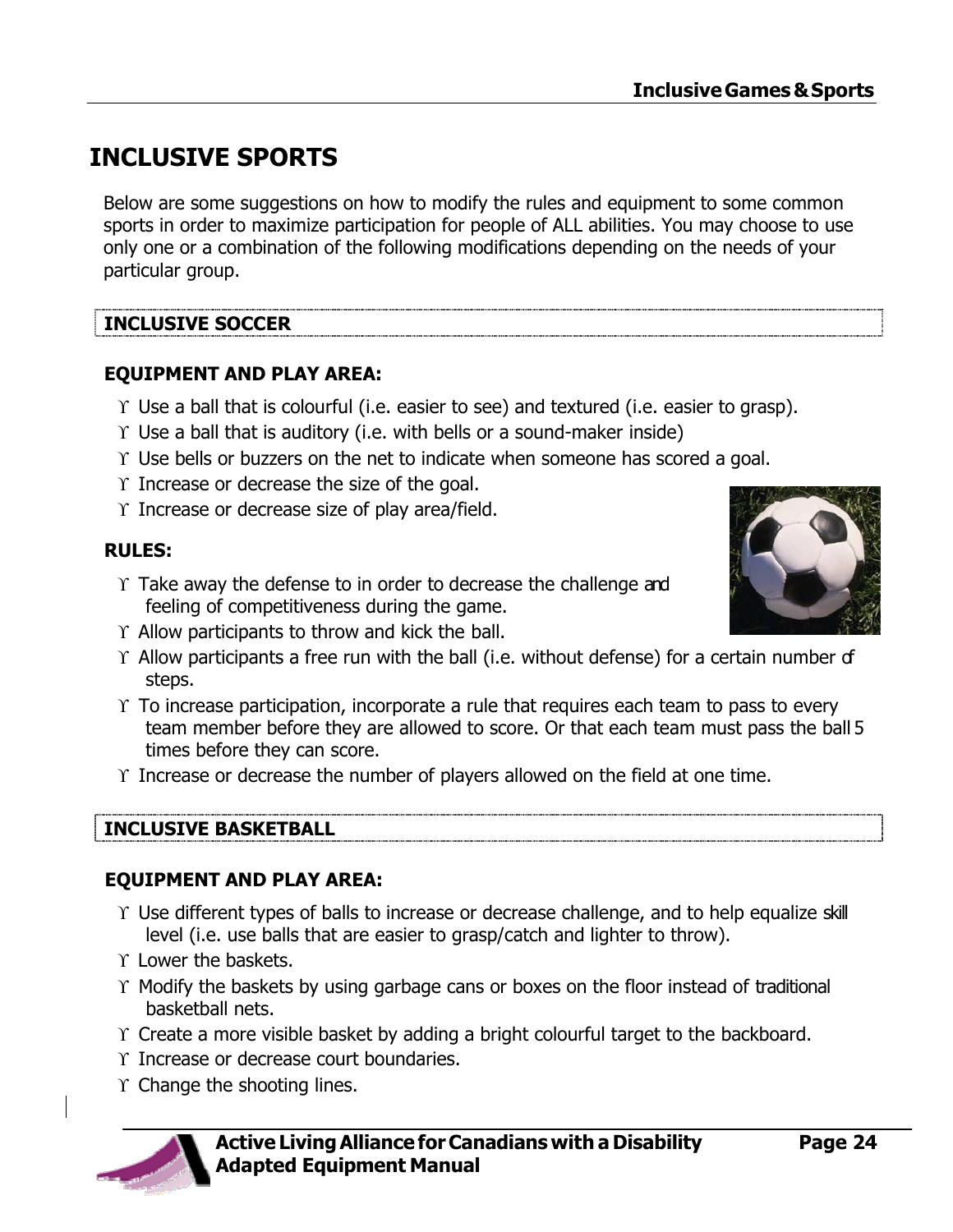#### **RULES:**

- $\Upsilon$  To increase participation, incorporate a rule that requires each team to pass to every team member before they are allowed to score. Or that each team must pass the ball 5 times before they can score.
- $\Upsilon$  Allow players to take 3 steps without dribbling the ball before passing or shooting.
- Y Stipulate that players are only allowed to use bounce passes (i.e. no overhead or chest passes).
- $\Upsilon$  To decrease the challenge allow for double dribbling and running with the ball.
- $\Upsilon$  Allow players to go undefended for the first 5 seconds after receiving the ball.
- $\Upsilon$  Stipulate that players must remain a minimum of 2 steps away from the player with the ball.
- $\Upsilon$  Use different baskets (i.e. more than 2) and allot different points for scoring in each basket.
- $\Upsilon$  Stipulate that players must pass before being allowed to score. Or all players must touch the ball before they are allowed to score.
- $\Upsilon$  Add a few wheelchairs into the game. Specify that an even number of players from each team must use wheelchairs during the game.
- $\Upsilon$  Use the "Whistle Rule" to ensure maximal participation when the whistle is blown, you must pass the ball



#### **OTHER:**

- $\Upsilon$  Encourage verbal communication and use of body language/signals between players throughout the game
- $\Upsilon$  Use a buddy system for someone with a visual impairment. The partner catches the ball and gives it to the person with the visual impairment and directs him or her to the basket.
- $\Upsilon$  For someone with a hearing impairment, use a red scarf instead of a whistle when you want players to pass the ball

#### **INCLUSIVE VOLLEYBALL**

#### **EQUIPMENT AND PLAY AREA:**

- $\Upsilon$  Play volleyball using a beach ball or balloon rather than a regular volleyball. Both of these balls are slower to travel through the air and are usually bright colours, therefore easier to target.
- Introduce more than one kind of ball at once (i.e. nerf ball, beach ball, and balloon)
- $\Upsilon$  Raise or lower the volleyball net
- $\Upsilon$  Use a brightly coloured volleyball net to increase visibility
- $\Upsilon$  Increase or decrease the boundaries



#### **Active LivingAlliance forCanadians with a Disability Adapted Equipment Manual**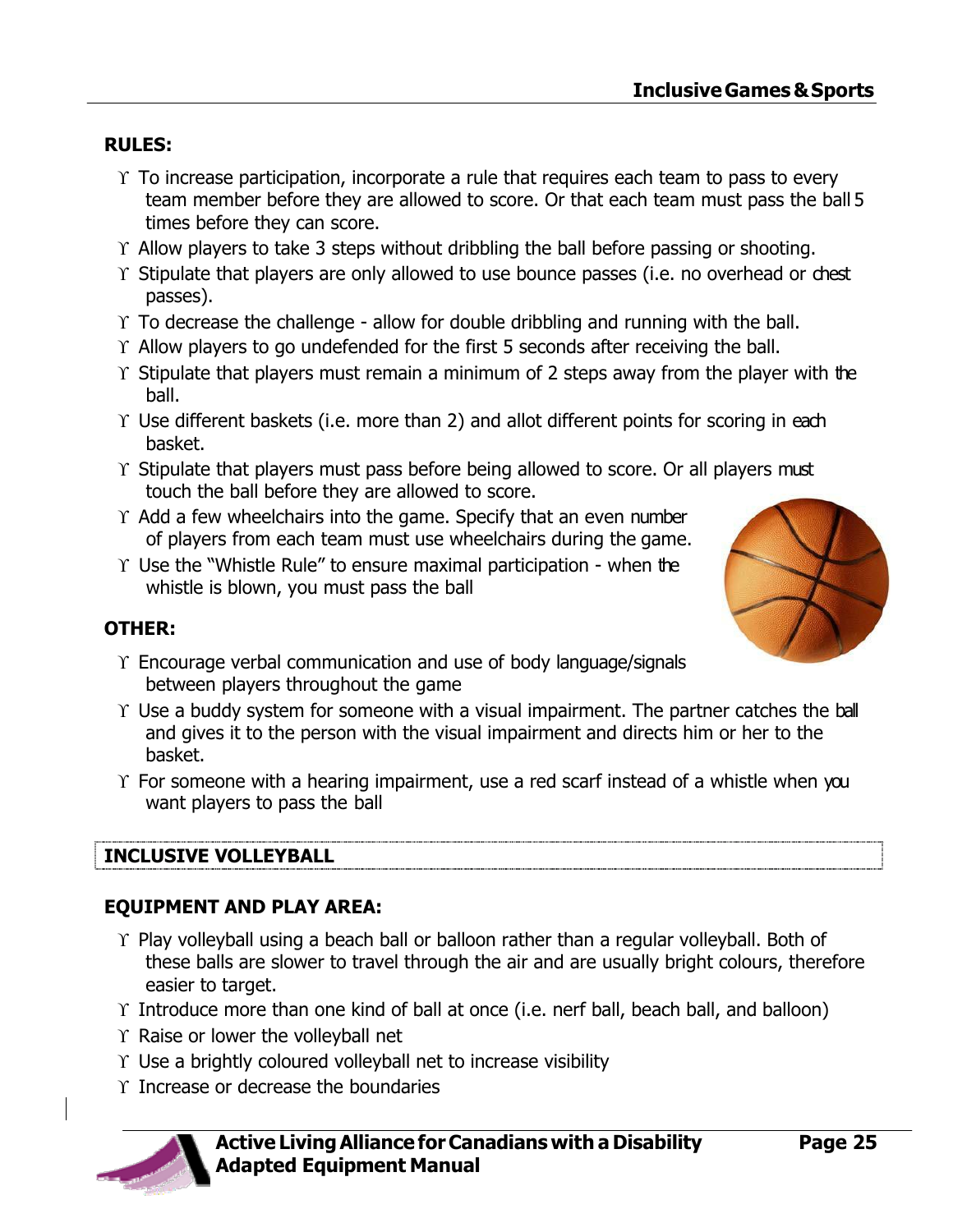#### **RULES:**

- $\Upsilon$  Play sitting volleyball instead of standing
- $\Upsilon$  Allow the ball to hit the wall or the ceiling during play
- $\Upsilon$  Stipulate that players must pass to all team members before hitting the ball back over the net
- $\Upsilon$  Incorporate a minimum passing rule (i.e. 5 hits before over)
- $\Upsilon$  Allow the ball to bounce
- $\Upsilon$  Allow more than one hit at a time per person
- $\Upsilon$  Allow players to catch the ball
- $\Upsilon$  Eliminate spiking, blocking and overhand serves
- $\Upsilon$  Allow players to serve close to the net

#### **INCLUSIVE BADMINTON**

#### **EQUIPMENT AND PLAY AREA:**

- $\Upsilon$  Use larger rackets to increase surface area for hitting the birdie
- $\Upsilon$  Use a beeping birdie for someone with a visual impairment
- $\Upsilon$  Use balloons instead of birdies
- Use Velcro straps if needed to attach the racket to a player's hand
- $\Upsilon$  Increase or decrease the size of the court
- $\Upsilon$  Use a wider net
- $\Upsilon$  Lower the net

#### **RULES:**

- $\Upsilon$  Stipulate that players must hit using their non-dominant hand only. This will help to equalize skill level among players
- $\Upsilon$  Award points for landing the birdie in a certain marked off area
- $\Upsilon$  Modify the serving line allowing choice





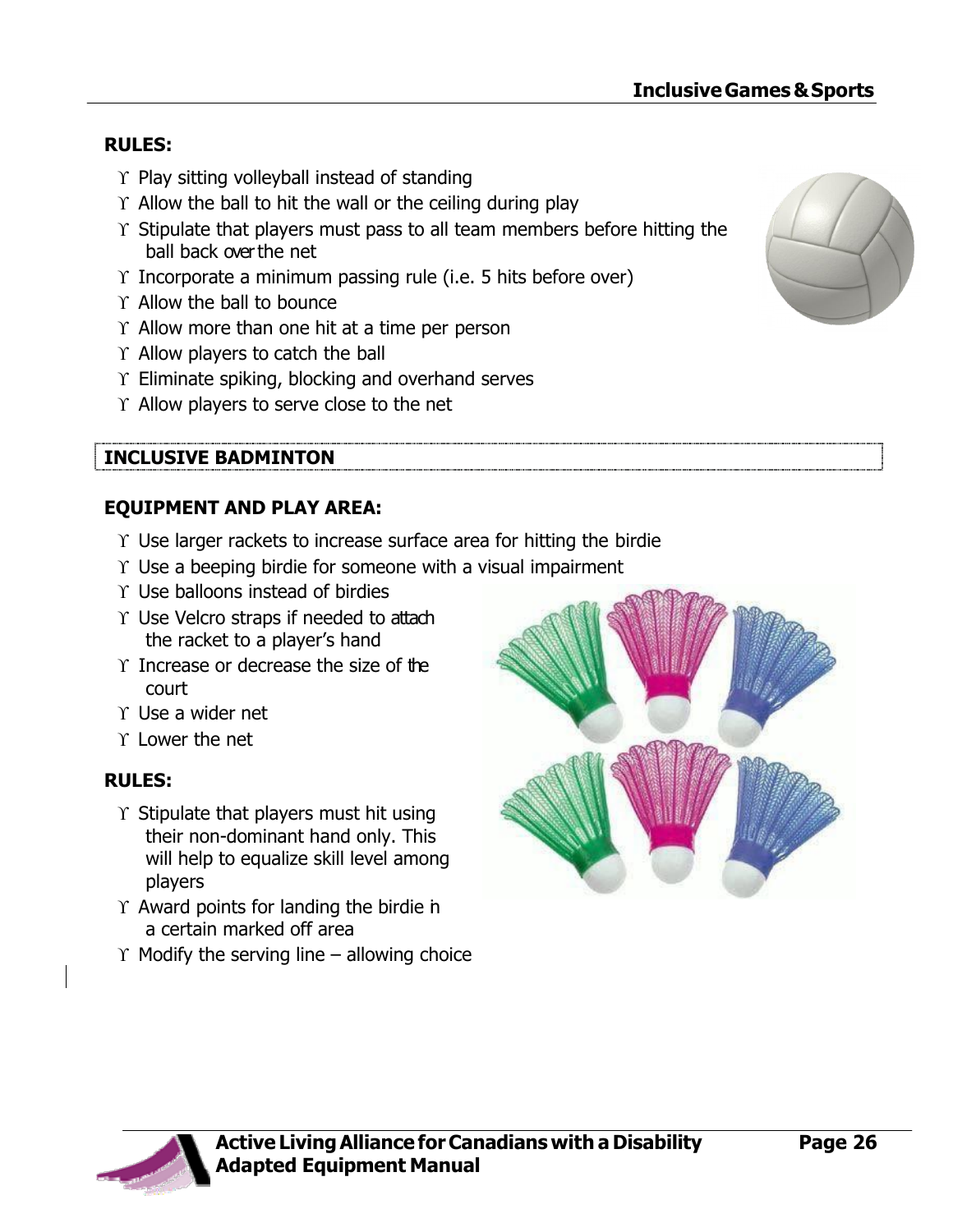### **INCLUSIVE BASEBALL**

#### **EQUIPMENT AND PLAY AREA:**

- $\Upsilon$  Use auditory softballs (i.e. with bells or a sound-maker inside).
- $\Upsilon$  Use a ball that is colourful (i.e. easier to see) and textured (i.e. easier to grasp).
- $\Upsilon$  Add bells or other sound-makers to the running bases.
- $\Upsilon$  Change the running bases by cutting out strips of carpet. Use carpeting in order to modify the size of the base (i.e. easier to target if cut larger than standard), and the height of the base (i.e. carpet is flat on the ground and easier for people who use wheelchairs and walkers to use)
- $\Upsilon$  Decrease the distance between the bases.
- $\Upsilon$  Use Velcro balls and gloves for easier catching and grasping.

#### **RULES:**

- $\Upsilon$  Control for the number of strikes allowed.
- $\Upsilon$  Eliminate tagging players with the ball.
- $\Upsilon$  Use a buddy system one partner hits and the other runs.

#### **INCLUSIVE GOLF**

#### **EQUIPMENT AND PLAY AREA:**

- $\Upsilon$  Use golf clubs with extra large heads.
- $\Upsilon$  Use large golf balls.
- $\Upsilon$  Use auditory golf balls (i.e. with bells or a sound-maker inside).
- $\Upsilon$  Use golf balls that are colourful (i.e. easier to see).
- $\Upsilon$  Increase the size of the golf hole and add visual markers to increase visibility.
- $\Upsilon$  Use clearly marked and simple directional signs and arrows to guide players through the course during the game.
- $\Upsilon$  Increase or decrease the distance between the holes.
- $\Upsilon$  Create own golf course that will suit the unique needs of the players involved.

#### **RULES:**

- $\Upsilon$  Players must play golf on a team rather than individually.
- Do not keep score.
- $\Upsilon$  Play using a Frisbee instead of a golf ball and clubs (i.e. Frisbee golf!).
- $\Upsilon$  Change the number of strokes until par.
- $\Upsilon$  Allow more than one swing.